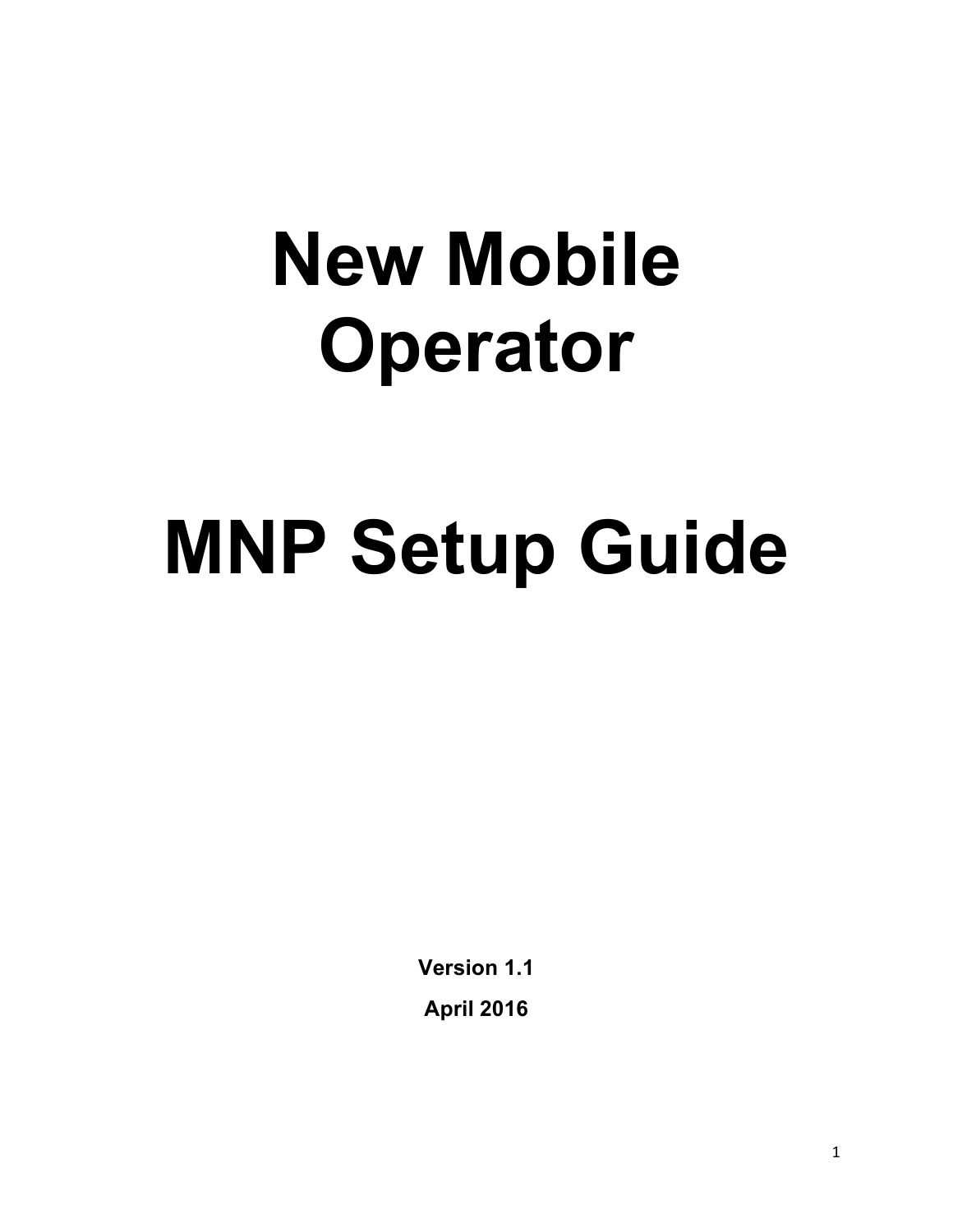# 1 Contents

| 1              |     |                                                                                   |  |  |
|----------------|-----|-----------------------------------------------------------------------------------|--|--|
| 1.             |     |                                                                                   |  |  |
|                | 1.1 |                                                                                   |  |  |
|                | 1.2 |                                                                                   |  |  |
| 2              |     |                                                                                   |  |  |
|                | 2.1 |                                                                                   |  |  |
|                | 2.2 |                                                                                   |  |  |
| 3              |     |                                                                                   |  |  |
|                | 3.1 |                                                                                   |  |  |
|                | 3.2 |                                                                                   |  |  |
|                | 3.3 |                                                                                   |  |  |
| $\overline{4}$ |     |                                                                                   |  |  |
|                | 4.1 |                                                                                   |  |  |
|                | 4.2 | Number portability for a service provider that uses another operator's network 15 |  |  |
|                | 4.3 |                                                                                   |  |  |
|                | 4.4 |                                                                                   |  |  |
|                | 4.5 |                                                                                   |  |  |
|                | 4.6 |                                                                                   |  |  |
|                |     | 4.6.1                                                                             |  |  |
|                |     | 4.6.2                                                                             |  |  |
| 5              |     |                                                                                   |  |  |
|                | 5.1 |                                                                                   |  |  |
|                | 5.2 |                                                                                   |  |  |
|                | 5.3 |                                                                                   |  |  |
|                | 5.4 |                                                                                   |  |  |
|                | 5.5 |                                                                                   |  |  |
|                | 5.6 |                                                                                   |  |  |
|                |     |                                                                                   |  |  |
|                | 6.1 |                                                                                   |  |  |
|                | 6.2 |                                                                                   |  |  |
|                | 6.3 |                                                                                   |  |  |
|                |     |                                                                                   |  |  |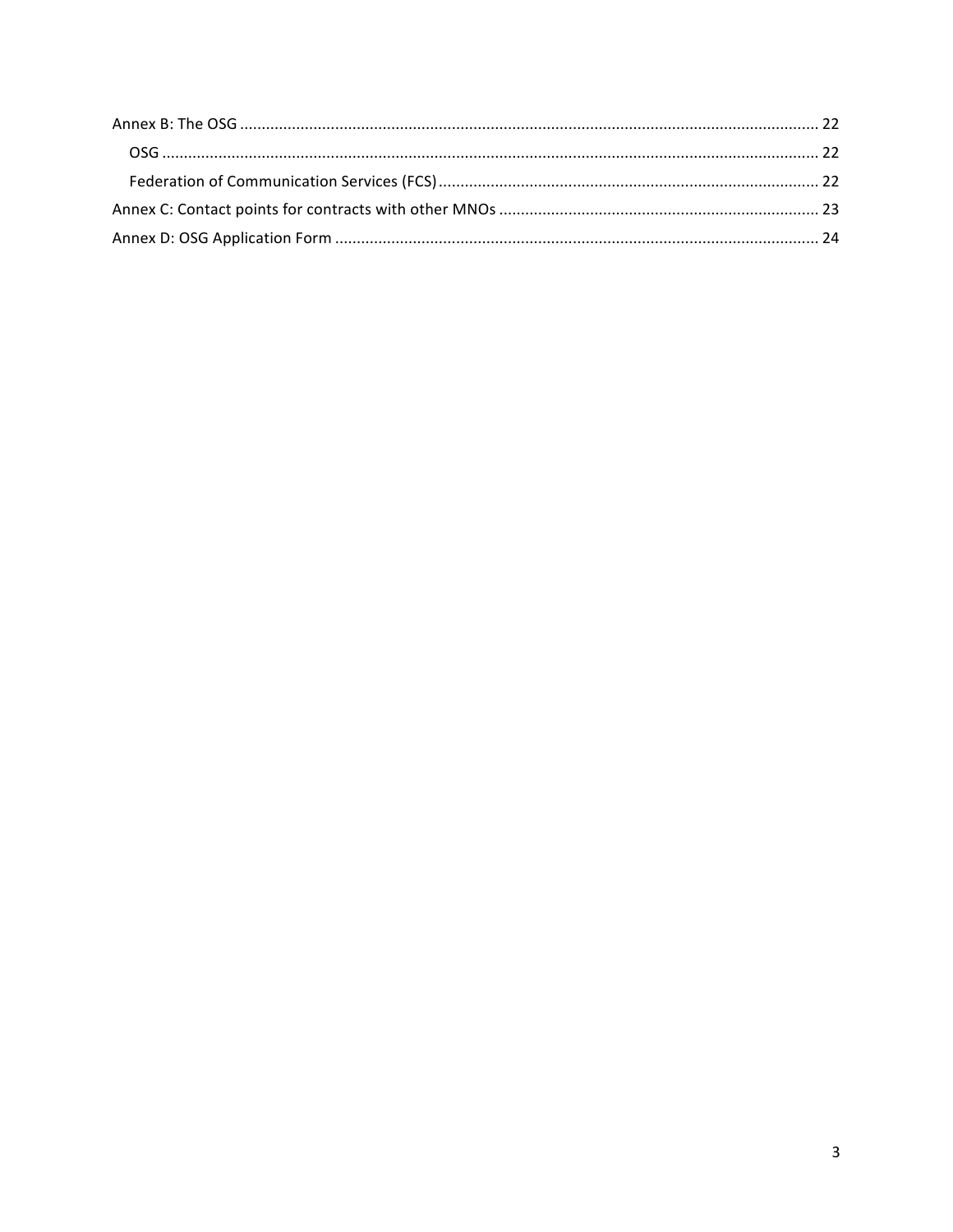## **1. Introduction**

#### **1.1 Audience**

This guide is intended to be used by mobile operators in assisting them to establish Mobile Number Portability (MNP) with other mobile operators thus enabling subscribers of either network to switch their network provider and retain their telephone number (MSISDN).

The establishment of MNP is required by most mobile operators in order to comply with The General Conditions of Entitlement Number 18 - Number Portability ("GC18").

Operators should not rely on this guide to determine whether or not they are required to comply with GC18. 

#### **1.2 Glossary**

- API Application Programming Interface
- CUPID Communications Provider Identification
- DNO Donor Network Operator
- GC18 General Conditions of Entitlement Number 18 Number Portability
- GUI Graphical User Interface
- MNO Mobile Network Operator
- MNP Mobile Number Portability
- MPC Mobile Portability code
- OSG Operator Steering Group
- PAC Porting Authorisation Code
- RNO Recipient Network Operator
- STFP Secure File Transfer Protocol
- SP Service Provider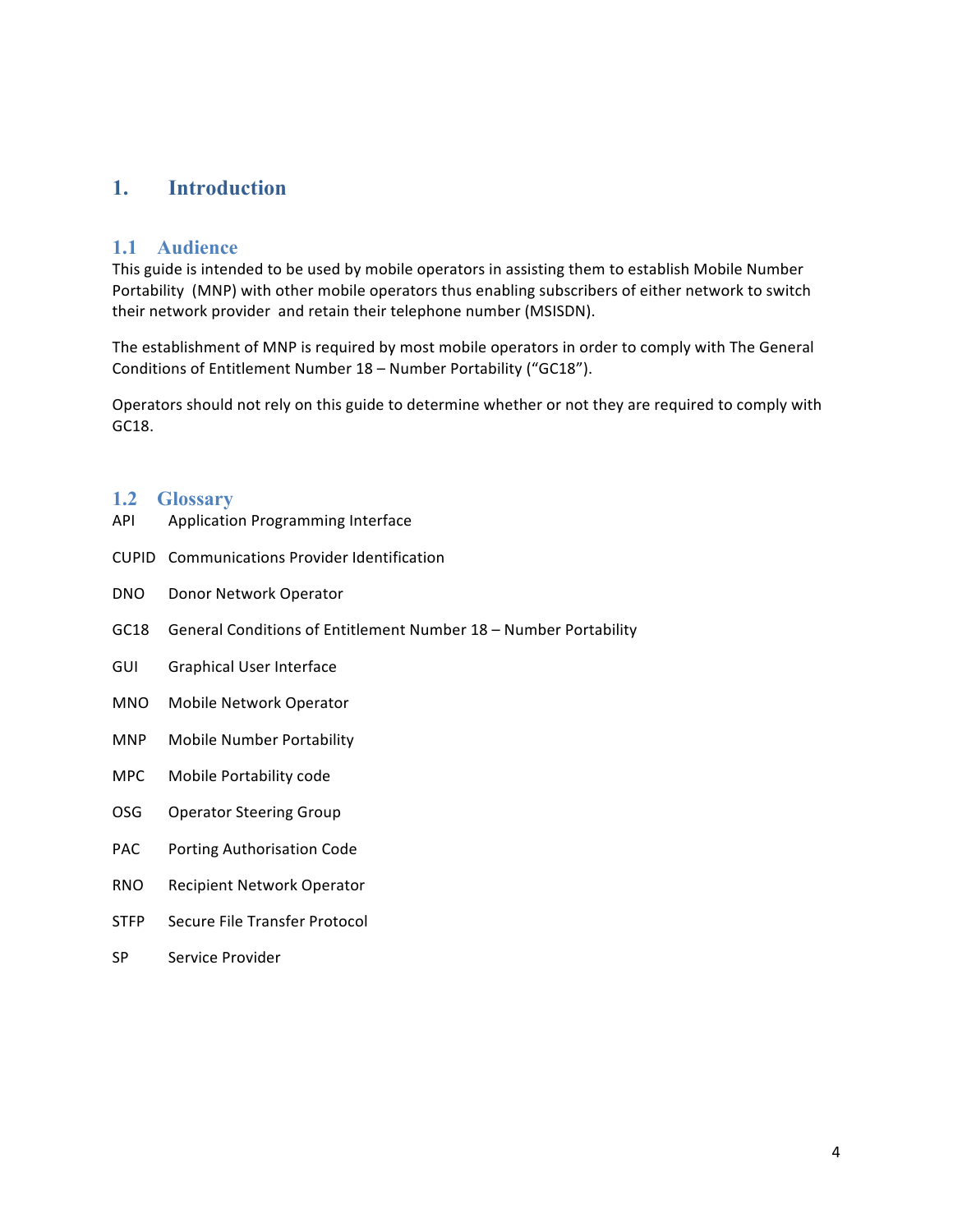# **2** The requirement to provide Mobile Number Portability

## **2.1 Background**

On 4<sup>th</sup> January 1999 Mobile Number Portability (MNP) was launched in the UK. For the first time mobile phone users were able to take their mobile number with them when changing mobile communications provider. 

The process that made MNP possible took a cross industry team over 18 months to develop and although technically sound proved complex to implement throughout the Network Operators and Service Providers (SP).

The cross industry MNP group reviewed the process in mid 1999 as a result of the feedback received. It was agreed that the problems encountered since launch could not be overcome without a fundamental change to the MNP process. A small working group was set up to develop a new porting process in order to address these issues.

The new donor-led process aimed to more fully meet both customer and industry expectations by reducing the opportunities for the port action not to happen on the agreed day whilst reducing operational costs by using Internet web based solutions for communicating between SP's.

On 16 November 2006, Ofcom published a consultation – "Review of General Condition 18 – Number *Portability"* in which it noted that excessively long port lead times may discourage consumers from switching provider and therefore proposed shorter porting lead times for the Consumer process.

On 17 July 2007, Ofcom concluded its review by releasing a notification of modification to the General Condition 18 (July Decision) which required the porting lead times of the Consumer process to be reduced to 2 business days by no later than 31 March 2008. This change was put into effect on 18 March 2008. The revised Process Manual prepared by the OSG is available on the public part of the MNP OSG website (http://www.mnposg.org.uk)

On 17 July 2007 Ofcom published another consultation – "Arrangements for porting phone numbers *when* customers switch supplier - A review of General Condition 18" in which it considered a further reduction of the porting lead time (from 2 business days) to less than 2 hours and, in recognition of the low levels of consumer awareness of the right to port, a switch from the donor led process to a recipient led process.

On 29 November 2007, Ofcom released its concluding statement – "Telephone number portability for *consumers switching suppliers*" and a notification of modification to the General Condition 18 (November Decision) requiring the implementation of a near-instant (no more than 2 hours) recipient led Consumer porting process and establishment of a central database of ported mobile numbers for direct routing of calls to mobile numbers as soon as reasonably practicable and, in any event, by 1 September 2009.

During 2008, UKPorting managed the preparation of the recipient-led new process needed to meet this new requirement. (see http://www.ukporting.org.uk).

Vodafone supported by BT, Telefonica-O2, Orange and T-Mobile appealed to the Competition Appeal Tribunal against the decision of the Office of Communications ("OFCOM") to modify Part 1 and General Condition 18 of Part 2 of the General Conditions regarding number portability, as set out in Annex 2 to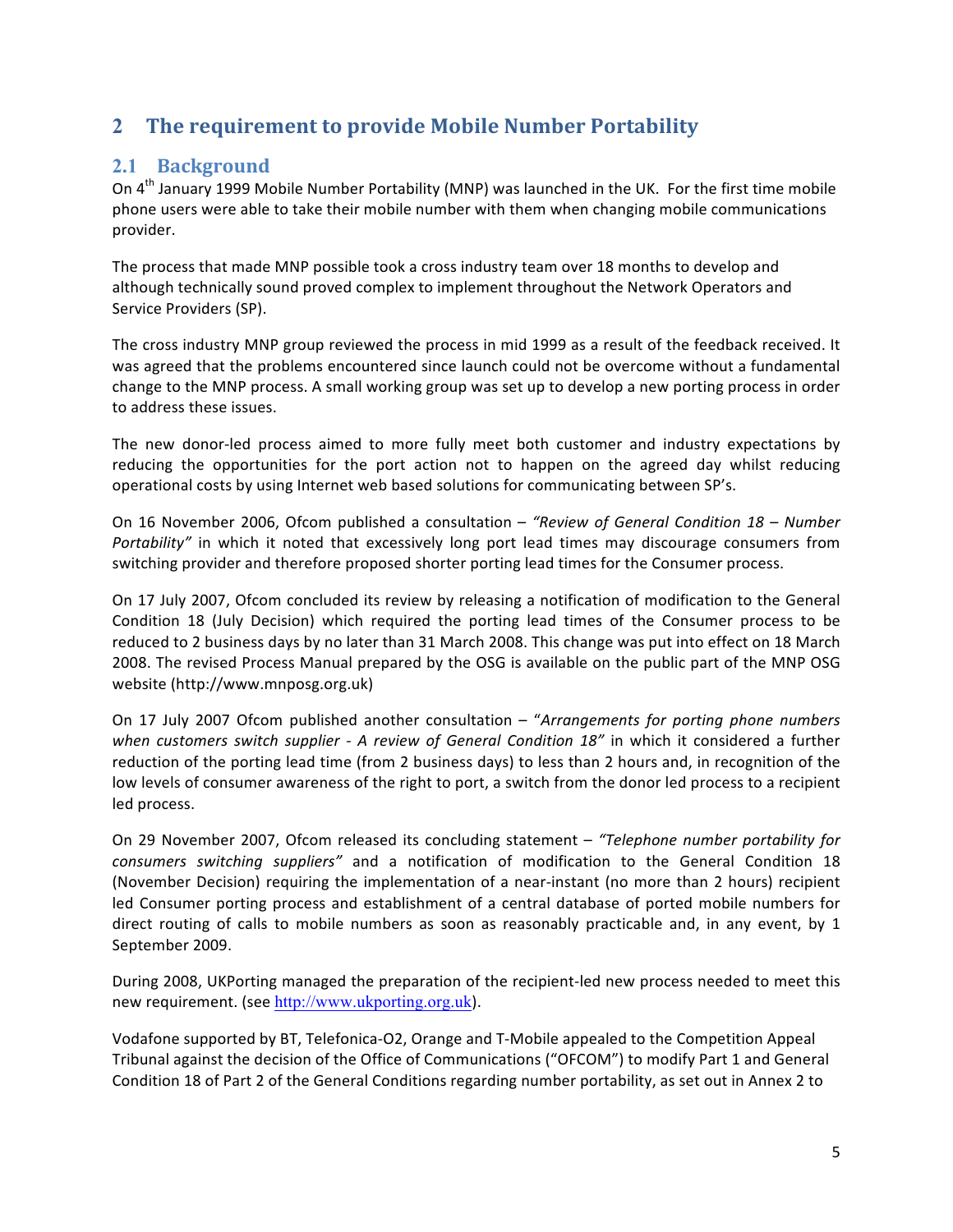the concluding statement entitled "Telephone number portability for consumers switching suppliers" ("the Decision"), published on 29 November 2007.

In Judgement 1094 on 18 September the CAT found in favour of the appeal and remitted the whole matter to OFCOM for reconsideration. OFCOM is currently consulting all interested parties.

The current legal requirement for MNP is therefore still the version of General Condition 18 with the amendment published on 17 July 2007 to require two day porting using the donor led system. A consolidated version of GC18 is set out below.

Number portability is also under review by the European Commission in the revision of the Universal Services Directive and the European Commission is proposing that the time for porting should be limited to one day. This requirement will probably refer to the actions by the donor and allow the recipient more flexibility over the timing.

## **2.2** The current requirement

The requirement to provide Mobile Number Portability is set out in General Condition 18 of the Schedule to the Notification under Section 48(1) of the Communications Act 2003. This document is available from Ofcom at:

http://www.ofcom.org.uk/telecoms/ioi/g\_a\_regime/gce/cvogc150807.pdf

This condition is reproduced here.

#### 18. NUMBER PORTABILITY

- 18.1 The Communications Provider shall provide Number Portability as soon as it is reasonably practicable on reasonable terms, including charges, to any of its Subscribers who so requests.
- 18.2 The Communications Provider shall, pursuant to a request from another Communications Provider, provide Portability (other than Paging Portability) as soon as is reasonably practicable in relation to that request on reasonable terms. In the case of Mobile Portability, where the request is for porting a total of less than 25 Telephone Numbers, the total period for providing Portability in respect of those Telephone Numbers shall not exceed two business days. Any charges for the provision of such Portability shall be made in accordance with the following principles:
	- (a) subject always to the requirement of reasonableness, charges shall be cost oriented and based on the incremental costs of providing Portability unless:
		- (i) the Donor Provider and the Recipient Provider have agreed another basis for the charges, or
		- (ii) the Director has directed that another basis for charges should be used;
	- (b) the Donor Provider shall make no charge in relation to System Set-Up Costs or Additional Conveyance Costs;
	- (c) in respect of Mobile Portability, the Donor Provider shall make no charge or annual fee for ongoing costs relating to registration of a ported Telephone Number or a Subscriber;
	- (d) charges levied by the Donor Provider shall be based on the reasonable costs incurred by it in providing Portability with respect to each Telephone Number.
- 18.3 Where the Communications Provider provides Portability in accordance with paragraph 18.2:
	- (a) the Recipient Provider; and
	- (b) the Transit Provider,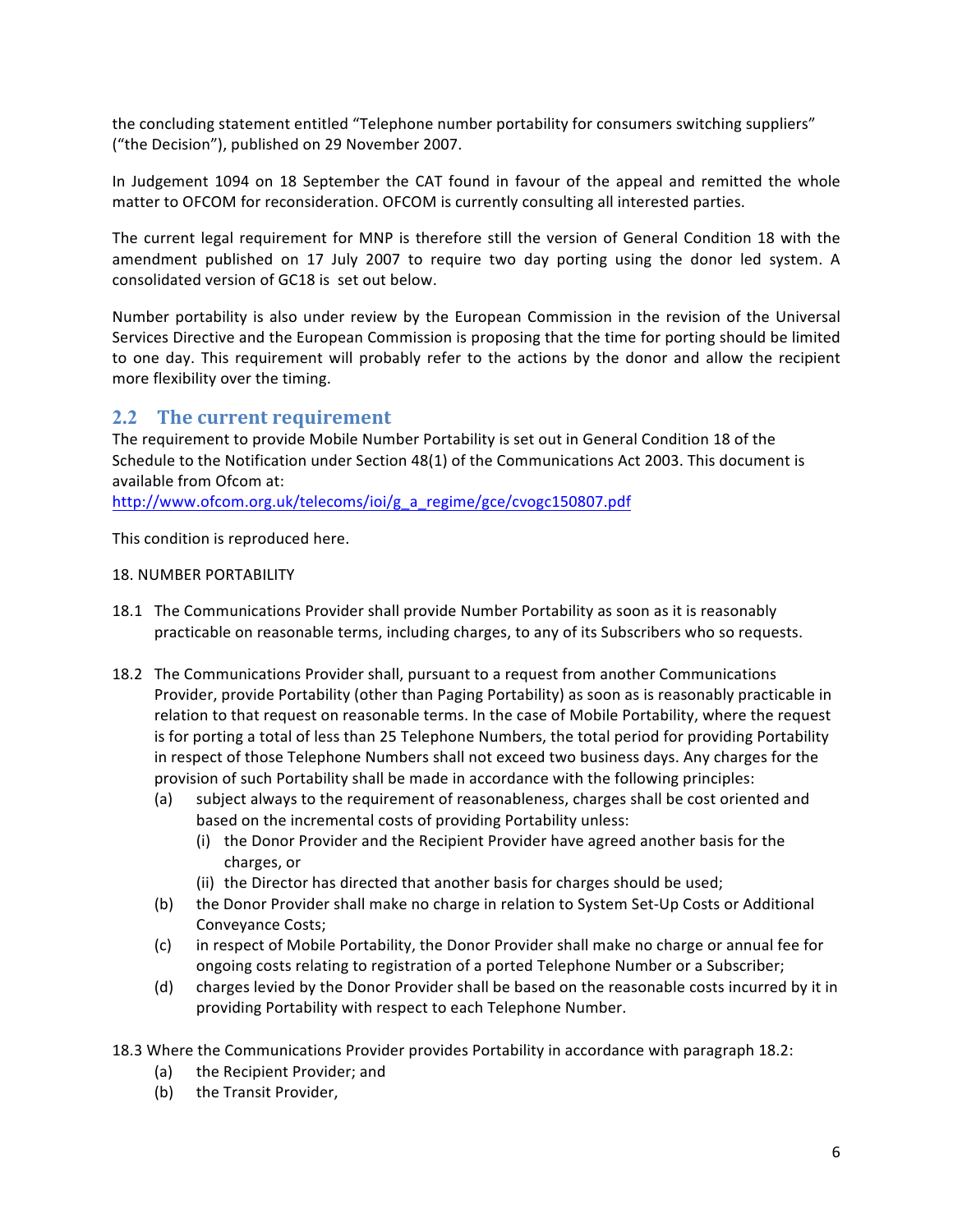shall, as appropriate, provide Portability (other than Paging Portability) on reasonable terms.

- 18.4 The Communications Provider shall, on the written request of the Director, provide the Director with a record of each Telephone Number in relation to which it is providing Portability, specifying the relevant Recipient Provider in each case.
- 18.5 For the purposes of this Condition:
	- (a) "Additional Conveyance Costs" mean any costs incurred by the Donor Provider associated with resources used in:
		- (i) effecting the switch-processing required to set up each ported call; and
		- (ii) providing the switch and transmission capacity for any part of the duration of each ported call, additional to the costs of conveyance of non-ported calls from the Donor Provider's network to the Recipient Provider's network;
	- (b) "Communications Provider" means a person who provides an Electronic Communications Network or an Electronic Communications Service;
	- (c) "Donor Provider" means a Communications Provider whose Subscriber Numbers are in the process of being, or have been passed or ported to a Recipient Provider;
	- (d) "Mobile Communications Service" means any Publicly Available Telephone Service consisting in the conveyance of Signals by means of a Public Telephone Network where every Signal that has been conveyed thereby has been, or is to be, conveyed through the agency of Wireless Telegraphy to or from a Public Telephone Network which is designed or adapted to be capable of being used in motion;
	- (e) "Mobile Portability" means Portability relating to Telephone Numbers Allocated for use with Mobile Communications Services;
	- (f) "Number Portability" means a facility whereby Subscribers who so request can retain their Telephone Number on a Public Telephone Network, independently of the person providing the service at the Network Termination Point of a Subscriber provided that such retention of a Telephone Number is in accordance with the National Telephone Numbering Plan;
	- (g) "Paging Portability" means Portability relating to Telephone Numbers Allocated for use with Radiopaging Services;
	- (h) "Point of Connection" means a point at which one Public Telephone Network is connected to another;
	- (i) "Portability" means any facility which may be provided by a Communications Provider to another enabling any Subscriber who requests Number Portability to continue to be provided with any Publicly Available Telephone Service by reference to the same Telephone Number irrespective of the identity of the person providing such a service;
	- (j) "Publicly Available Telephone Service":
		- (a) in relation to a service to be used with a Telephone Number for receiving calls only under the contract between the person and the provider in question, means a Public Electronic Communications Service for only receiving national and international telephone calls through a number or numbers in a national or international telephone numbering plan;
		- (b) in relation to a service to be used with a Telephone Number for originating and receiving calls and access to Emergency Organisations under the contract between the person and the provider in question, has the meaning ascribed to it under paragraph 1 of Part 1 of this Schedule;
	- (k) "Radiopaging Service" means Electronic Communications Services consisting in the conveyance of Signals by means of Wireless Telegraphy where every Signal, apart from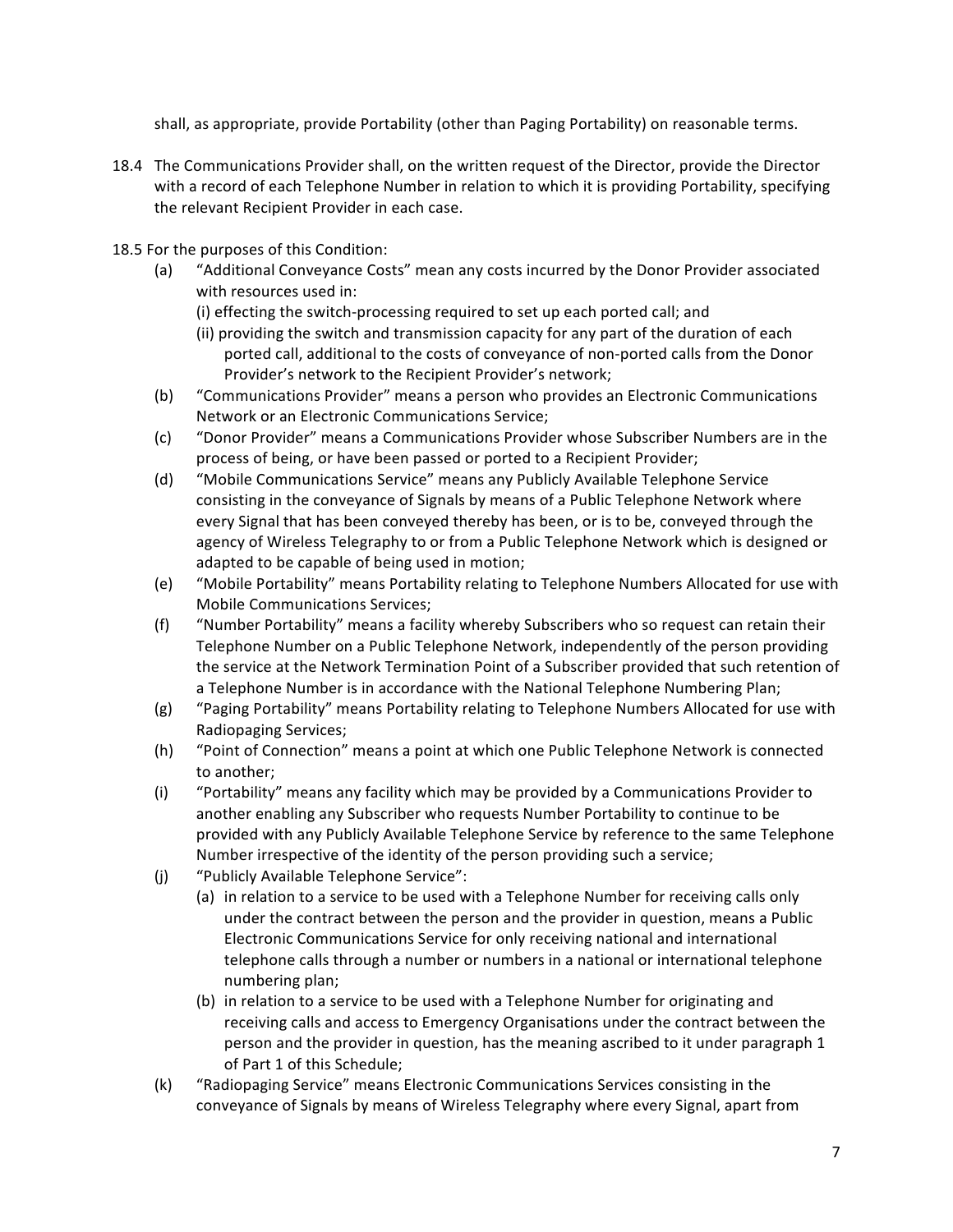simple acknowledgement, is ultimately transmitted from a station for Wireless Telegraphy comprised in the Communications Provider's Electronic Communications Network to a station for Wireless Telegraphy or Wireless Telegraphy Apparatus that is not comprised in that network;

- (I) "Recipient Provider" means a Communications Provider to whom Subscriber Number(s) are in the process of being, or have been passed or ported from a Donor Provider;
- (m) "Subscriber" means any person who is party to a contract with the provider of Publicly Available Telephone Services for the supply of such services in the United Kingdom;
- (n) "Subscriber Number" means the Telephone Number (or Telephone Numbers) which any Communications Provider's Public Telephone Network recognises as relating to a particular Subscriber of that Communications Provider;
- (o) "System Set-Up Costs" mean costs of the Donor Provider incurred-
	- (i) in the course of making network and system modifications, configuration and reconfiguration, including adapting or replacing software;
	- (ii) in the course of testing functionality within that provider's network and in conjunction with any Recipient Provider's network,
	- (iii) thereby establishing the technical and administrative capability to provide Portability;
- (p) "Transit Provider" means a Communications Provider providing, by agreement, Interconnection between a Donor Provider and Recipient Provider via Points of Connection with both Communications Providers.

# **3** The current arrangements for Mobile Number Portability

## **3.1 Overview**

The market is served by:

- service providers,
- mobile virtual network operators and
- mobile network operators.

Number portability is neutral as to the technology used for calls and is arranged on a bilateral basis separately by the parties concerned. It is not restricted to operators that use GSM/3G technology.

#### Call routing and termination payments

Numbers are allocated to operators in blocks, such that particular operators hold particular "number ranges". Calls are routed to the number range holder of the particular number dialled.

Pursuant to GC18, mobile numbers may be ported between operators, and hence a particular number may no longer belong to the original number range holder. However, there is no central database of ported numbers setting out which numbers are on which networks. Consequently, operators cannot route calls directly to a ported number but must instead send it to the number range holder. The number range holder then onward routes calls to ported number to the current recipient network. In effect, there are two parts to the call – originating operator to range holder operator, and range holder to recipient operator.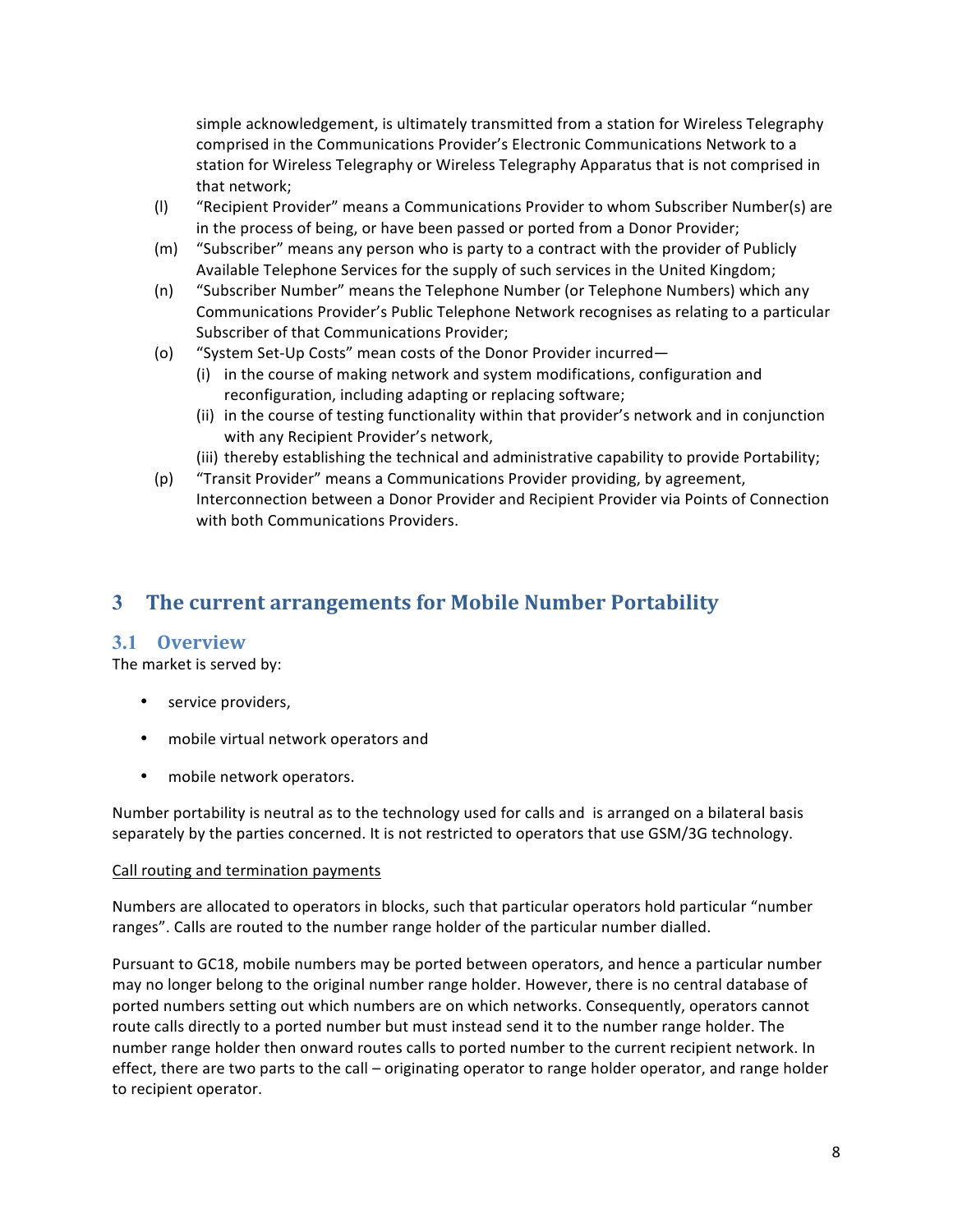Termination fees relate to calls, and accordingly the rangeholder will receive the initial call and charge its termination rate to the originating operator. The rangeholder passes through the termination rate that it received on the initial call instead of the recipient operator charging its own termination rate to the rangeholder. As a consequence, if the rangeholder and recipient networks have different termination rates, the recipient network will not receive its own termination rate (which may be higher or lower than that of the rangeholder).

At the retail level the cost of calling a ported number remains the tariff applicable to the number block rather than the normal tariff for calling the recipient operator.

#### Porting Process

The porting process is "donor led" and the subscriber needs to obtain a Porting Authorisation Code (PAC) from the donor (their current service provider/operator) and present this code to their new service provider/operator- the recipient before its number can be ported.

The PACs are allocated and managed by Syniverse on behalf of the operators. The recipient and donor service providers authorise and arrange the porting through the Syniverse system.

The porting at the network level is handled though bilateral communications between the network operators concerned.

The whole process takes two days after a PAC has been obtained. The process is described in more detail later in this document.

#### **3.2 The OSG**

The administration of the current mobile number portability system is managed by operators through the Operators Steering Group (OSG), which is a non-incorporated body that meets approximately every 4-6 weeks and has an independent chairman. For historical reasons the OSG is not incorporated There is no intention of changing the status of the OSG unless there is a clear benefit in doing so. This situation is only likely to arise if major new procurements have to be undertaken.

Service providers do not participate in the OSG but are involved in porting and are able to use the Syniverse system.

The OSG is controlled by its Administrative Committee and has a website with more information: http://www.mnposg.org.uk/. 

The Administrative Committee is made up of two types of Member:

- Executive Members those members that paid for/bought in to the current system<sup>1</sup>:
	- o Hutchison 3G
	- o O2

<sup>&</sup>lt;sup>1</sup> The contract with Syniverse for the PAC system is a multi-party contract with the Executive **Members**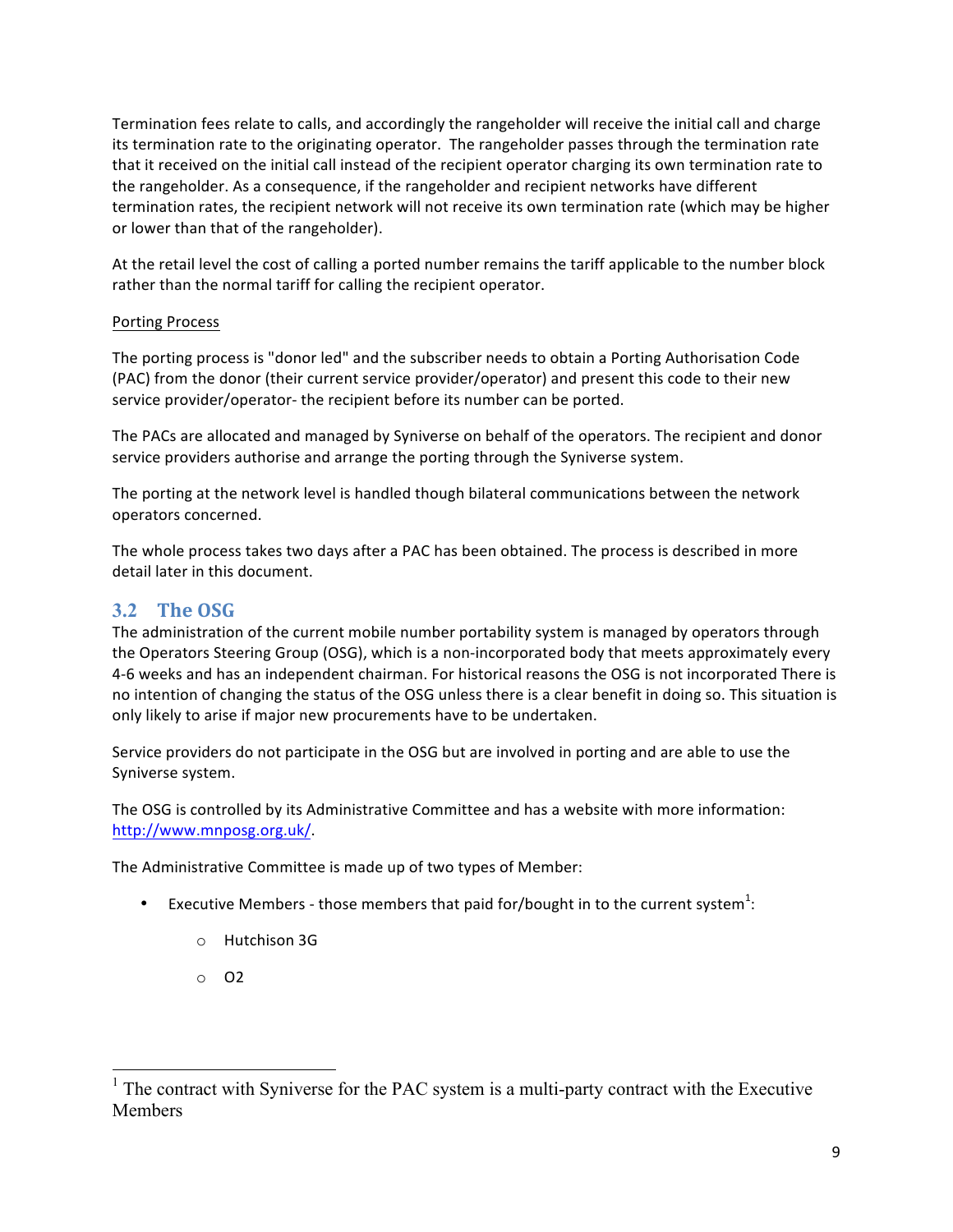- $\circ$  Everything Everywhere
- o Vodafone
- Participating Members those new members that have joined the system and contribute to the costs of the system through annual fees and per port charges<sup>2</sup>

The Administrative Committee takes decisions on the management of the current system through majority vote, with both Executive and Participating Members voting (Participating Members are represented by a number of delegates that increases in line with membership). Meetings of the Administrative Committee are chaired by an independent chairman. The OSG also has a Production Manager and additional support services are provided by the Federation of Communications Services (FCS).

Beneath the Administrative Committee sit two working groups that meet regularly to "manage" the practicalities of porting between the different parties:

- OSG Operational Review Group (ORG), which handles day-to-day planning issues, practical problems and disputes
- OSG Operational Technical Group (OTG), which revises and improves the process taking inputs from the ORG

The costs of the managing MNP are shared with all the OSG members through a formula laid down in the OSG Constitution. There is also a process within the OSG for all members to agree any changes to how MNP operate..

## **3.3** More detailed description of the porting process

The industry agreed MNP Porting Process is defined in the "MNP Porting Process Manual" and is available on the OSG website. All MNOs are expected to adhere to this process when conducting MNP.

The same porting process is used for:

- Porting of numbers between SPs that use the same MNO
- Porting of numbers between SPs that use different MNOs

The MNP process may or may not be used for the transfer of numbers between NOs where the SP remains the same. SPs are free to administer such transfers according to their own internal processes.

The porting of numbers in the UK can be considered in two parts.

- Firstly, the agreement between MNOs or SPs that a MSISDN is eligible to port and on what date that MSISDN shall port then
- secondly, the actual port cutover on the port day.

<sup>&</sup>lt;sup>2</sup> In order to open the system to new members some modifications were made which were paid for by both Executive Members, and initial Participating Members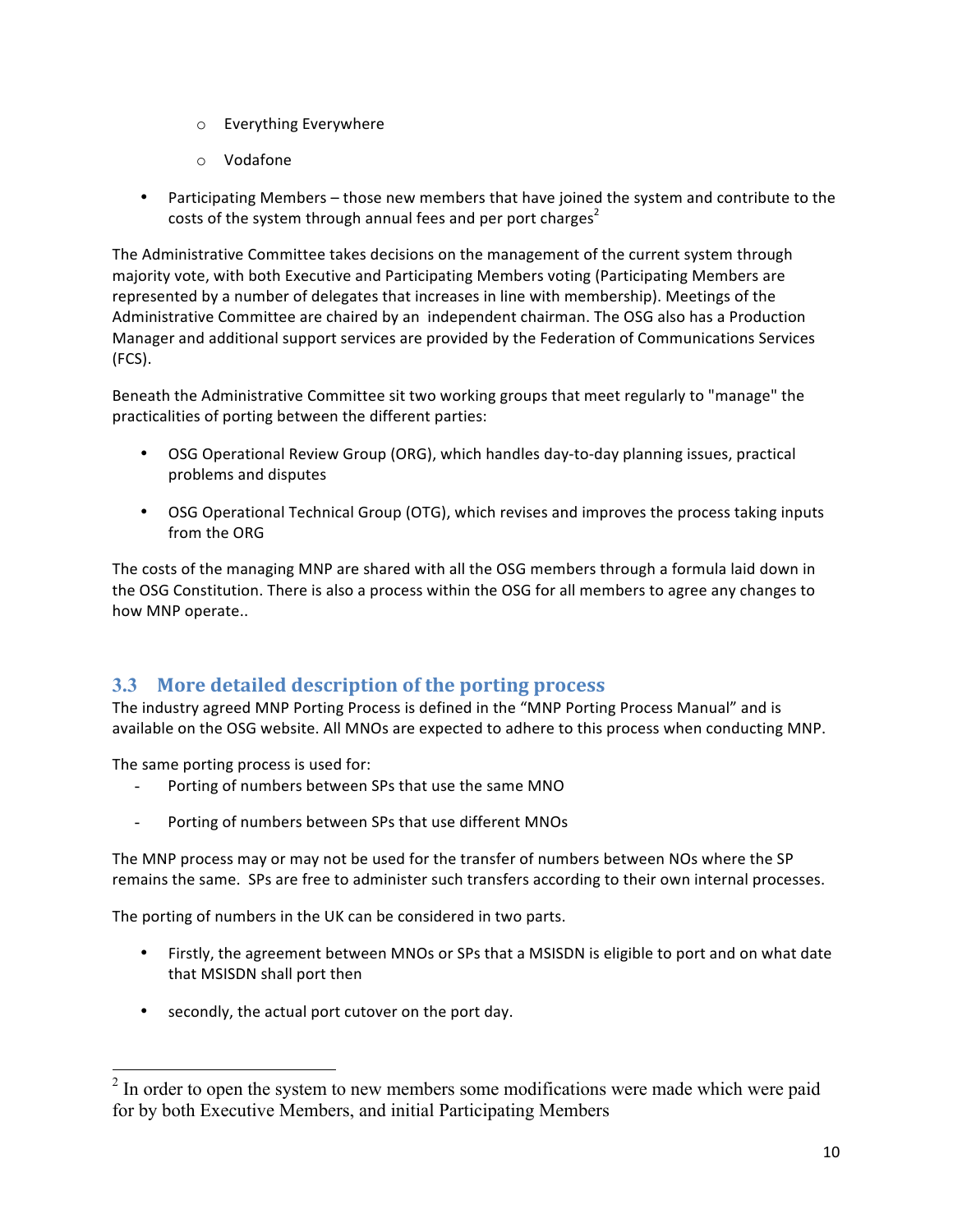The subscriber first needs to contact their existing service provider (the DSP) in order to authenticate themselves and obtain a PAC. Contact may be by telephone, letter or email but the DSP is entitled to insist on a written porting authorisation request with the customer's signature before issuing a PAC, if it is their current business policy to require the customer's signature for confirmation of a termination request.

The different conditions under which a DSP can refuse to provide a PAC code are:

- 1. The MSISDN is not held by a customer of the DSP
- 2. The MSISDN has been terminated
- 3. The account holder is deceased
- 4. The DSP has already issued a PAC that is still valid.
- 5. The customer fails to provide adequate identification that he or she is the legitimate account holder.

The DSP must advise:

- Post-pay subscribers of any early termination charge payable
- Prepay customers that any existing unused credit will be lost when the number is ported.

The DSP will access the Syniverse system, which generates a PAC which is issued to the subscriber. The PAC consists of 3 letters followed by six digits. The 3 letters will identify the DSP, and the digits will identify the individual port-out request. A PAC is valid from the date that it is generated for a period of 30 calendar days, including bank holidays.

During the PAC validity period, the DSP may take whatever steps are necessary (including barring continued use of service) to manage bad debt prior to the number being ported. However they may not refuse to issue a PAC because of bad debt.

A single PAC may be used with up to 25 separate telephone numbers.

The issue of the PAC is normally taken as notice to the DSP that the contract will be terminated and the PAC date is normally used to calculate any early termination charges.

The subscriber then chooses their new service provider (RSP) and requests a new account with number porting, signs the necessary contractual documents and gives the RSP the following information:

- Number(s) to be ported
- PAC
- RNO identity

The RSP enters the PAC/number pairing into the Syniverse system together with the desired port date and the system checks the validity of the pairing. If the pairing is valid, the RSP is free to issue the customer a new handset or SIM, since the DSP is obliged to action the port-out request.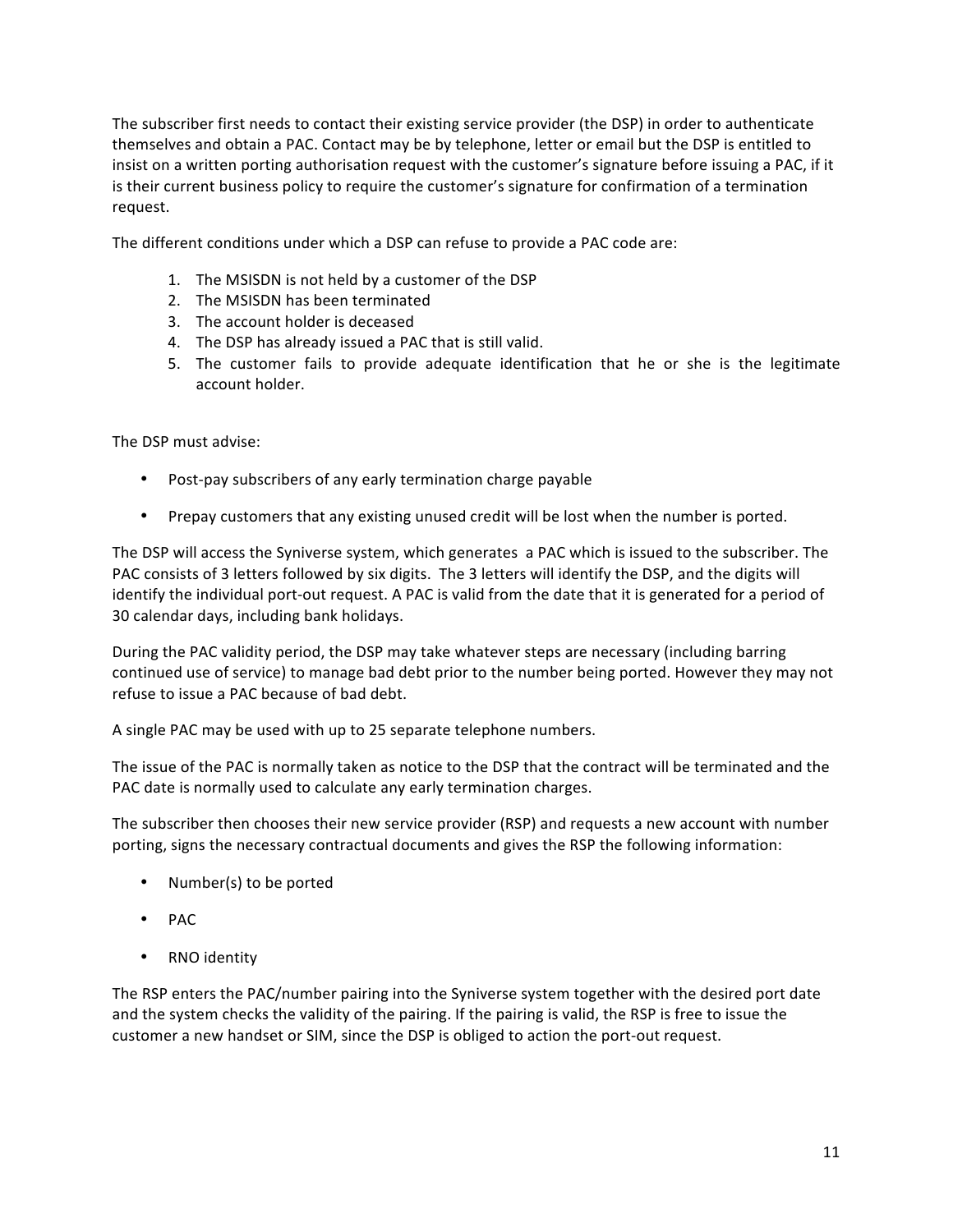The RSP can cancel or amend the porting details on the MNP web system, on request by the customer, at any point up to the time the porting details are processed by the DSP. Once the DSP has "read" the porting details and locked the entry, RSP access to the entry on the web system is "locked out".

The DSP "polls" the MNP web system daily to identify numbers that have received port-out requests. The DSP should use all reasonable endeavours to lock the read PACs by 0500 hours and, in any event, by no later than 1500 hours on the day prior to the porting day.

On or before the port date the RSP sets up a new subscription for the porting MSISDN on the RNO to be active on the agreed porting date. The RSP should ensure that the porting customer is in possession of an appropriate SIM and handset before the porting date. The number should be active by 1100 on the porting day.

On or before the port date the DSP initiates the port-out of the number from the DNO and gives the DNO the following information:

- Number(s) to be ported
- RNO identity
- porting date

The DNO validates the MSISDN to confirm that it is supported by an active current subscription and notifies the DSP of any invalid porting numbers.

The DNO provides the block operator (ONO) with the following data:

- Number(s) to be ported
- RNO
- porting date

The ONO validates the "ownership" of the porting MSISDN, and rejects any requests submitted by an operator that is not the DNO for the number being ported.

The ONO modifies the residual subscription to re-route traffic to the RNO during the period 1100 to 1400 on the porting day, and confirms the modification of the residual subscription to the DNO and the RNO.

Upon confirmation that the residual subscription has been modified, the DNO terminates the current subscription for the porting MSISDN between 1600 and the end of the porting day (i.e. no later than 2400 hours).

The communications between the DNO, ONO and RNO use Excel files that are exchanged using SFTP or ISDN.

The following figure illustrates the porting process.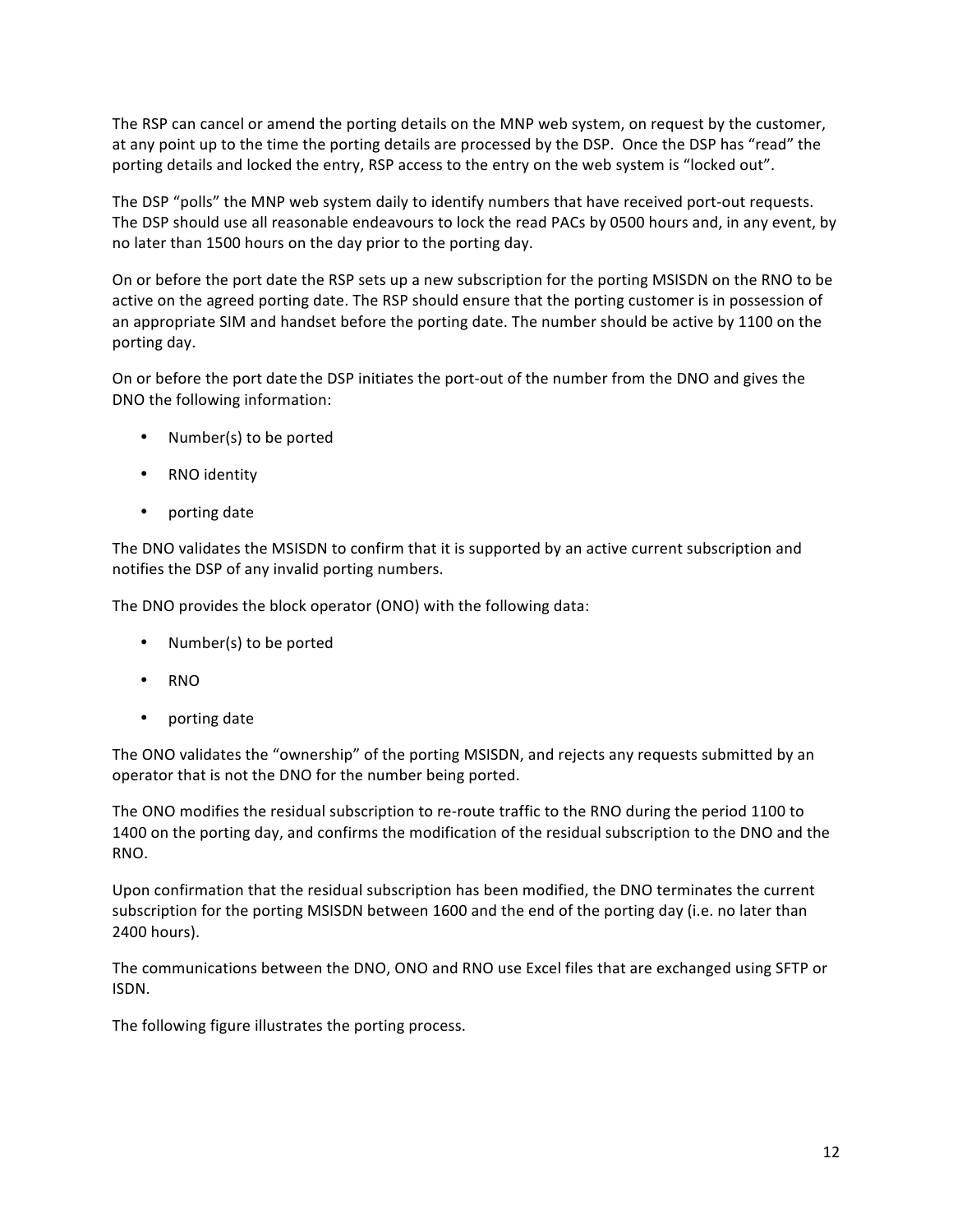

Figure 1: Porting process

# **4** The steps to establishing mobile number portability

What you need to do depends on the services that you plan to offer, how you will provide them and what relationships you have with other operators.

We explain first what you need to do if you are going to become a full network operator in your own right. We then explain what you will need to do if you are only going to be a service provider, ie a reseller of airtime on a separate operator's network. The role of MVNO falls in between these two depending on exactly what functions you undertake yourselves and what is done for you by a network operator. 

We are no where stating that each MNO / MVNO will have a Business As usual process (BAU) (as instructed by OFCOM) and the new MNO / MVNO needs to provide relevant information if stated in the BAU process. This will lay emphasis on the BAU processes & aling everyone to follow the same.

Overview of the connections and relationships

The following diagram shows the interconnections and relationships between a new mobile network operator and the existing mobile network operators and service providers, and Syniverse, which runs the PAC system. The diagram distinguishes the primary methods of communication - GUI, SFTP etc.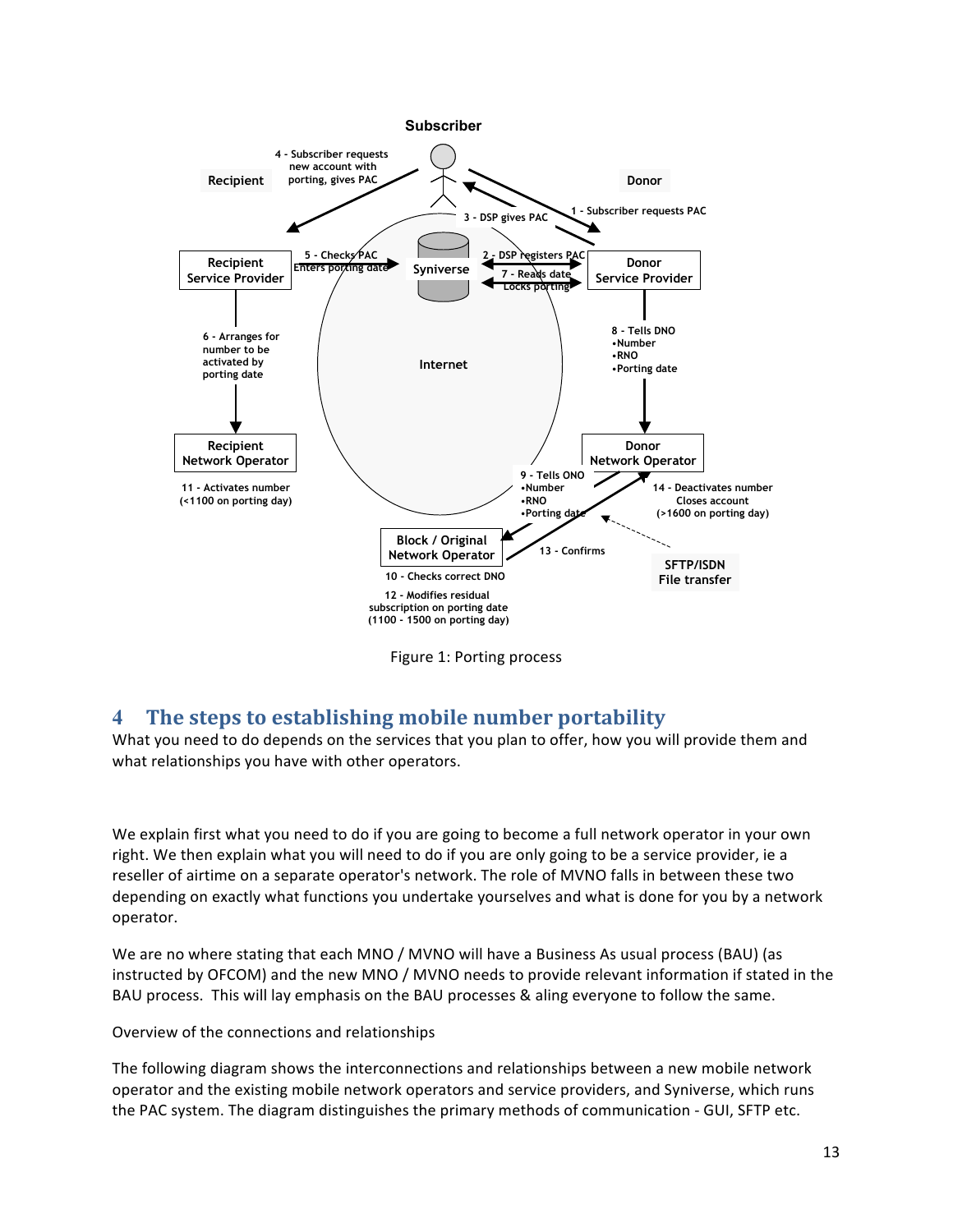**New entrant's connections to existing operators**



Figure 2: Overview of connections and relationships

## **4.1 Number portability for a full network operator**

The following assumes that you are already undertaking those activities that are needed to provide a mobile service without number portability, such as:

- Obtaining any spectrum licences needed from Ofcom
- Obtaining any necessary planning permission for masts or ducts
- Obtaining some mobile E.164 numbers in the 07 range for your subscribers from Ofcom's **Numbering Unit**
- Obtaining a Communications Provider Identity ("CUPID") code from Ofcom's Numbering Unit, which is used by industry members to identify CPs.
- Establishing your network
- Establishing interconnection for calls for example via BT or C&W including establishing your call termination rates
- Establishing interconnection for SMS via an SMS hub including establishing your call termination rates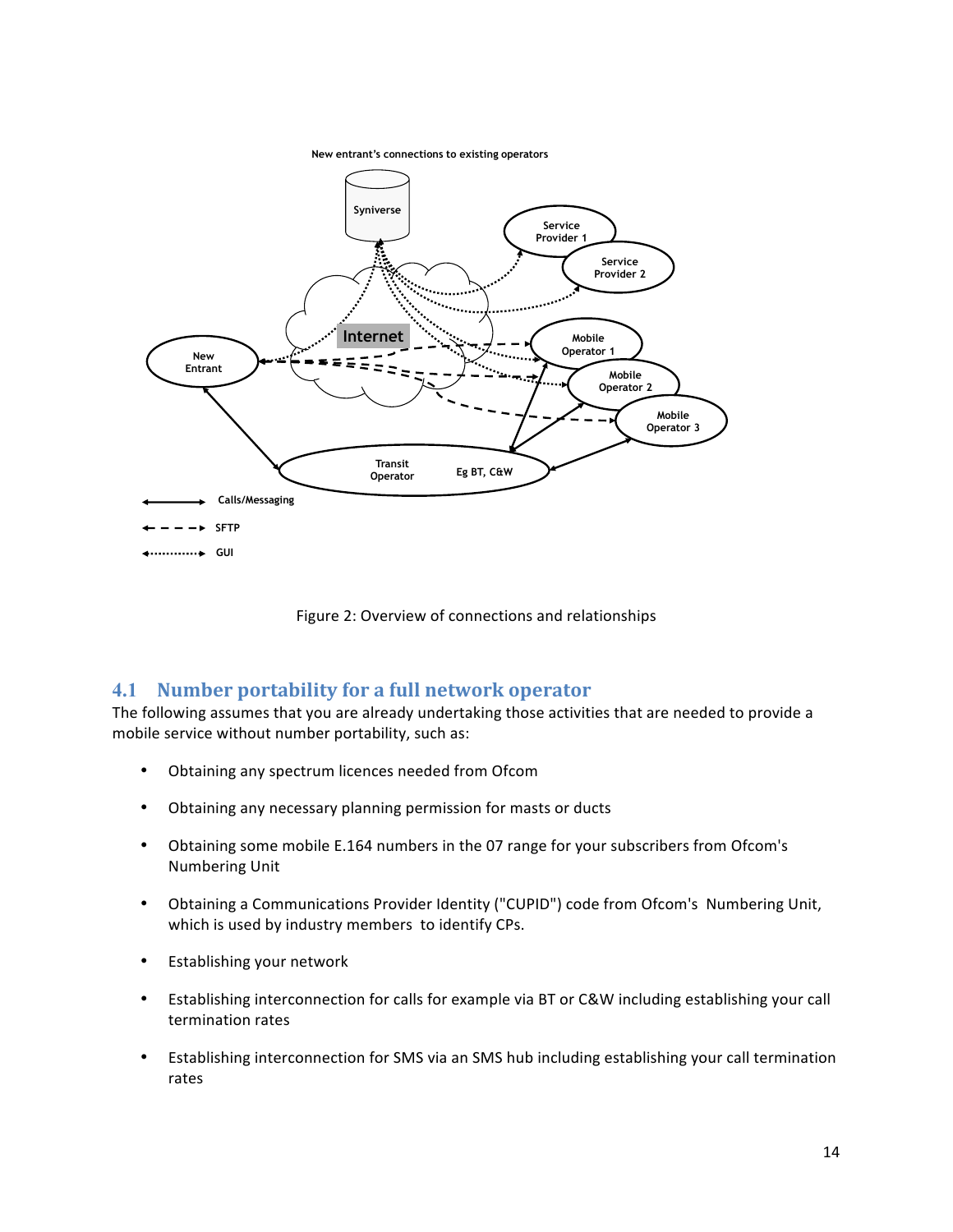• Establishing access to emergency services - this is a pre-requisite for having the right to mobile number portability. In the case of cellular mobile services this involves providing the cell location information as well as completing the call. In the case of VoIP, at present this involves providing a flag to warn the attendant at the emergency centre to ask the caller's location.

The contact for obtaining numbers at Ofcom's Numbering Unit is Carole Baker 020 7783 4188; carole.baker@ofcom.org.uk .

To implement number portability, you need to do the following:

- Join the OSG (takes 1-2 months) and pay the relevant membership fees
- Negotiate a contract for number portability and call termination with each other mobile network operator (MNO) - there are currently over a dozen operators. Each operator has its own template contract.
- Establish a contract with Syniverse for access to PACs and complete testing with Syniverse
- Establish and test SFTP communications with each other MNO for the messages sent during the porting process after the use of the PAC. In the case of O2, Orange and Vodafone it may also be necessary to use ISDN at least for the near future until these MNOs implement SFTP.
- Exchange SIMs for testing with each other MNO
- Undertake and complete signalling testing with each other MNO
- Undertake and complete voice call testing with each other MNO
- Undertake and complete end-to-end testing with each other MNO.

These actions are not all sequential and in the case of a new network some will be undertaken in parallel.

## **4.2** Number portability for a service provider that uses another operator's **network**

If you plan to act only as a service provider, or if you plan to operate your network "behind" another mobile network so that you use, on a commercial basis, the arrangements that they have already established with other operators, then there is much less to do to establish mobile number portability and you do not need to join the OSG.

The main tasks that you need to do are:

- Demonstrate to the MNP Production Manager that you have an agreement with one or more MNOs allowing you to resell services on their network. This can be in the form a letter from the account manager of the MNO stating that an agreement is in place;
- Demonstrate to the MNP Production Manager that adequate training has been or is about to be undertaken in the use of the Syniverse system. This can also be in the form of a letter from the MNO;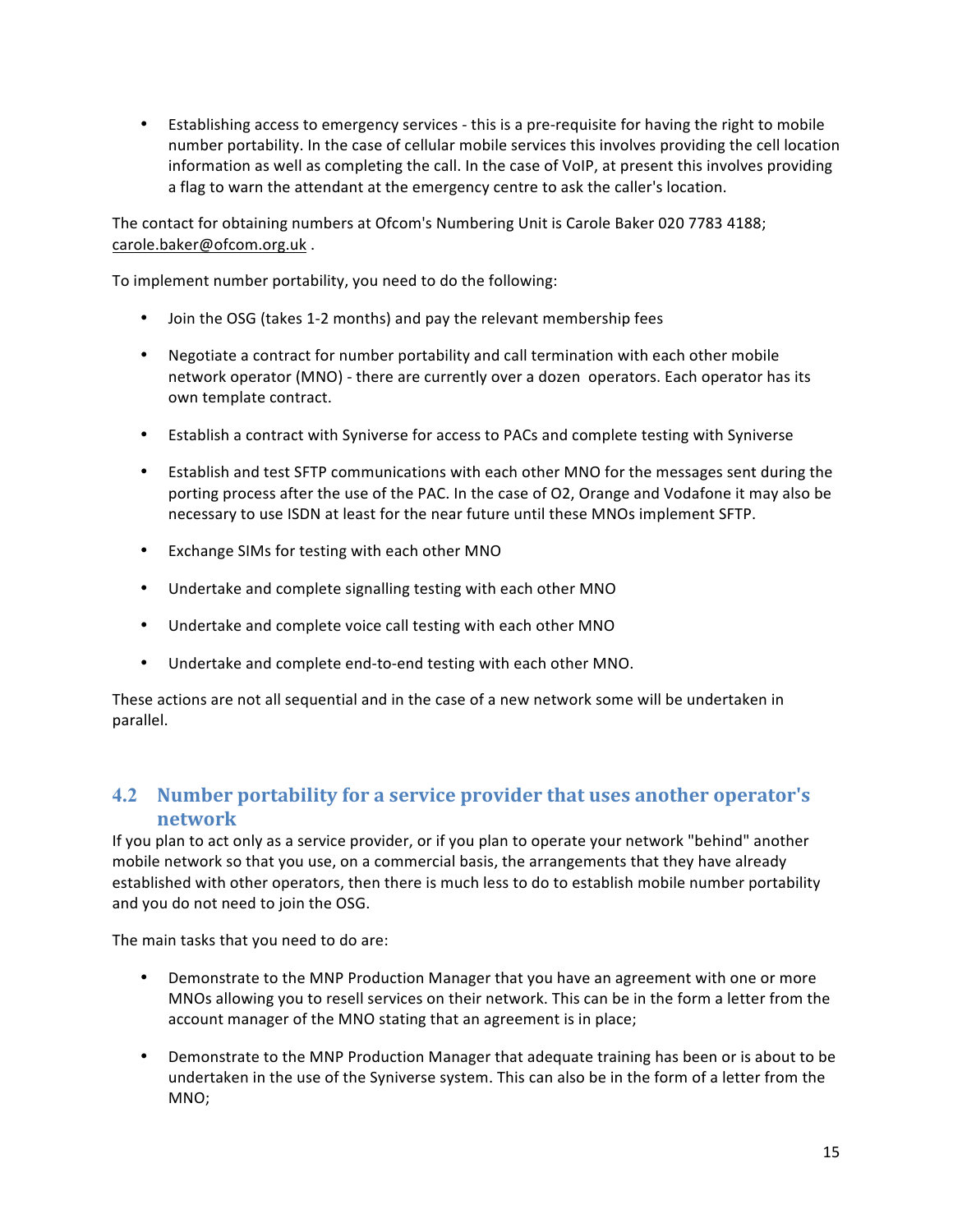• Establish connectivity with Syniverse allowing access to the MNP system for the generation of PACs and complete testing with Syniverse;

The MNP Production Manager is Alex McKillop who will introduce you to Syniverse and confirm that you are entitled to use their system.

Contact: Tel: 07976 894 504; alex.mckillop@mnp.clara.co.uk

## **4.3 Joining the OSG (MNOs only)**

The process for joining the OSG is laid down in the OSG Constitution.

The new entrant needs to provide some basic information about its service and plans to the OSG Chairman using an Application Form (see Annex). Upon completion of this Application form, and if the Membership Criteria are fulfilled, the Chairman then recommends the application to the Administrative Committee and the members of the Administrative Committee vote on the application.

The main concern of the members is that the new entrant is properly entitled to mobile number portability. This entitlement is based on:

- Having obtained an allocation of mobile numbers from Ofcom
- Having clear plans for the provision of access to emergency services (because this qualifies them as a provider of PATS and hence brings them under the obligation to provide number portability).

The members of the OSG accept that a new entrant may wish to join before its network is fully established and that its plans may not be finalised when it joins.

If the Application Form can be completed satisfactorily the process should take approximately one to two months.

Once the positive vote has been achieved the new entrant needs to pay its joining fee through the FCS.

The new entrant may then start to attend Participating Member meetings and the OTG/ORG meetings and establish portability with the other operators.

## **4.4** Negotiating contracts with the other MNOs (MNOs only)

Membership of the OSG will gain an operator access to the Syniverse system, necessary for the provision and processing of PACs to/from customers. However, in order to establish porting and ensure the routing of calls to ported numbers, new members must also establish contracts with each of the other MNOs (not all the service providers).

Each MNO has developed a template contract but there is the possibility that you will wish to negotiate individual arrangements based on the template. Attempts were made in the past to establish a common template for all operators but they were unsuccessful.

The need for the individual contracts arises because: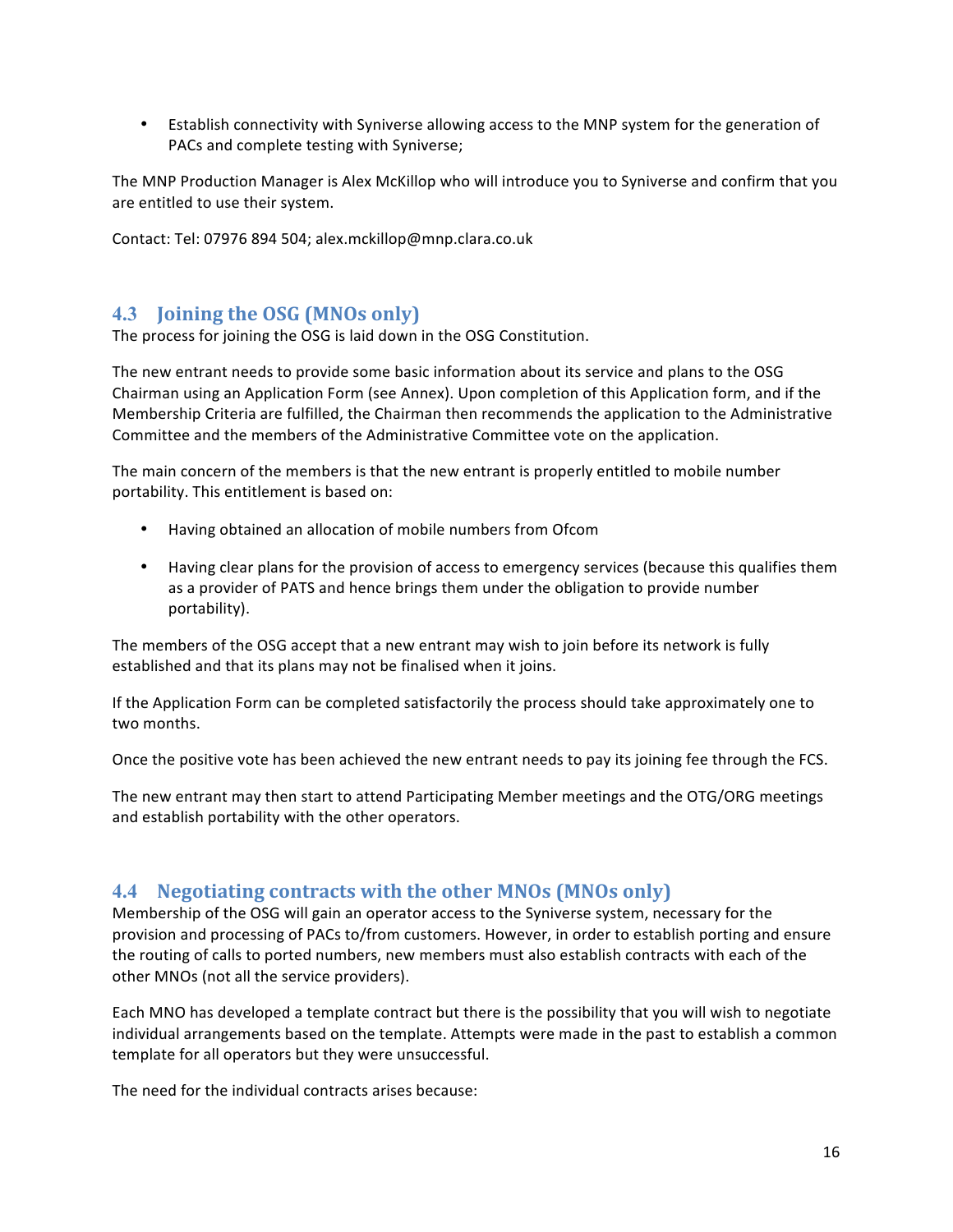- The operators need to make mutual undertakings to port numbers and to onward rout calls where they are the block operator/number range holder.
- The recipient operator needs to pay the block operator for onward routing the call. The charge for this is regulated by Ofcom and is currently 0.1  $ppm<sup>3</sup>$ .
- The block operator/number range holder needs to agree to pass through termination charges to the recipient network.

The contact points for the contracts are given in Annex C.

Experience has shown that this is a time consuming procedure and will probably take at least 3 months.

#### **4.5 Establishing a contract with Syniverse and undertaking testing (MNOs)**

Only MNOs are required to enter into a contractual relationship with Syniverse in establishing MNP. SPs may be set up on the MNP system once they have demonstrated a contractual relationship with their  $MNO(s)$  in accordance with section 4.3 above.

In order to follow the MNP process, MNOs will need to be set up on the Syniverse System. Once set up on this system MNOs may access it via the GUI or the API. Each of these may be arranged by the MNP Production Manager. A separate system is available for testing, training and production. The Syniverse System facilitates the agreement between the parties involved in a port that the port is eligible to take place and the date that is shall take place.

Once membership of the OSG has been established the new MNO may approach Syniverse and request to be set up on the system as a new MNO. This will result in template contracts being provided for review and the issuing of test documentation.

The phone number for Syniverse is 0175 3811 833.

# **4.6 SFTP** communications and testing (MNOs only)

#### **4.6.1 SFTP**

The Porting files transferred between MNOs on the port day as shown in Figure 1: *Porting Process*, are transferred using SFTP. The particular implementation of SFTP is provided on the OSG website at the following address:

http://www.mnposg.org.uk/OTG/Documents/SFTP/ 

Connectivity to each of the other MNOs may be established once keys and passwords are exchanged. Depending on availability of test resources establishing connectivity with all the MNOs should be able to be completed in 6 weeks.

 <sup>3</sup> See http://www.ofcom.org.uk/consult/condocs/deter/deter.pdf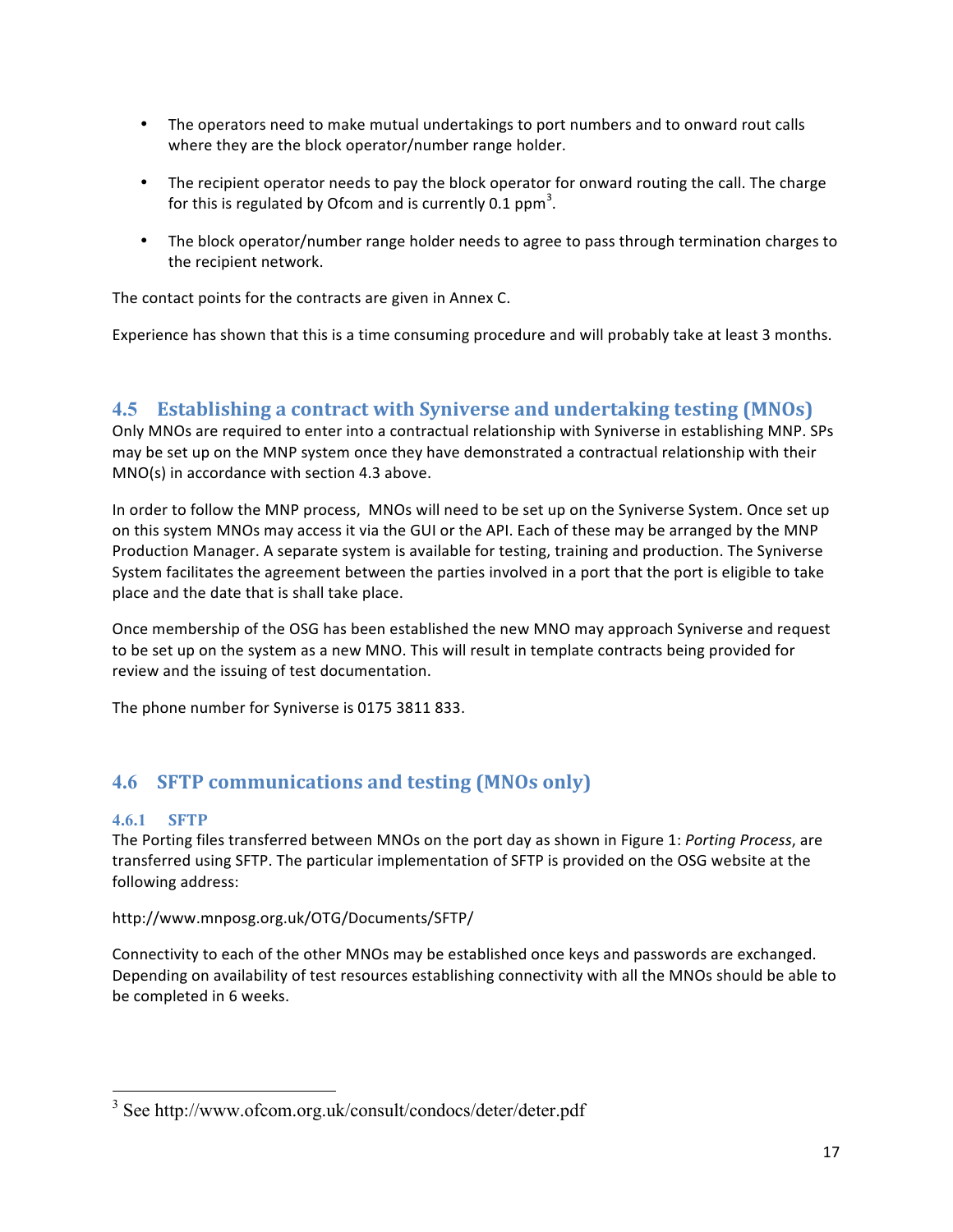#### **4.6.2 ISDN**

Three operators (O2, Orange and Vodafone) still exchange files using ISDN rather than SFTP.

## **5** The costs of implementing number portability

The following provides a summary of the costs.

#### **5.1 Payments to other MNOs (MNOs only)**

There are no charges or payments for establishing portability with the other operators or for negotiating and arranging the contracts.

Participating members are required to pay a monthly minimum charge to Syniverse of around £400 to be active on the MNP system as an MNO.

For each completed port paid for by a participating member, Syniverse withholds £0.075 which becomes payable to the Executive Members

For each call minute of calls to ported numbers, the recipient operator pays the block operator 0.1 ppm for onward routing the call. Hence, where you port in customers, you will receive the block operator's termination rate  $-0.1$ ppm (see further 5.4 below).

normal interconnection charges apply in respect of calls (voice and video), SMS and MMS.

Service providers do not have to make any payments directly to other MNOs but may be charged by their supporting MNO for any charges that the MNO has to pay or may be credited for any charges that it receives as a result of the service provider's portings.

## **5.2** Payments to OSG (MNOs only)

The following summarises the costs of joining OSG as a Participating Member.

Each new participating member has to pay its share of the All Members' Capital Expenditure (see Schedule 2 Article 3). This is the cost of upgrading the Syniverse system to enable it to support new entrants. This payment is shared amongst existing members who have already paid for the work concerned. The current (end 2008) level of this charge is £4109.81+ VAT.

Each new participating member has to pay its share of the ongoing OSG costs from the date of joining. These costs are currently approximately £475+VAT per month.

Payments to the OSG are made to FCS and FCS will produce the necessary invoices. Payments are made once or twice a year and adjustments are made between the budgets and the actual expenditure at the end of the year.

#### **5.3** Payments to Syniverse (MNOs)

Each new MNO will have to pay Syniverse for the use of the MNP system. SPs do not have to pay Syniverse as their use of the system is covered by the payments made by their host MNO.

The initial one-off System Accession Charge is of the order of £4,000.

This covers the establishment of secure GUI access and initial basic training.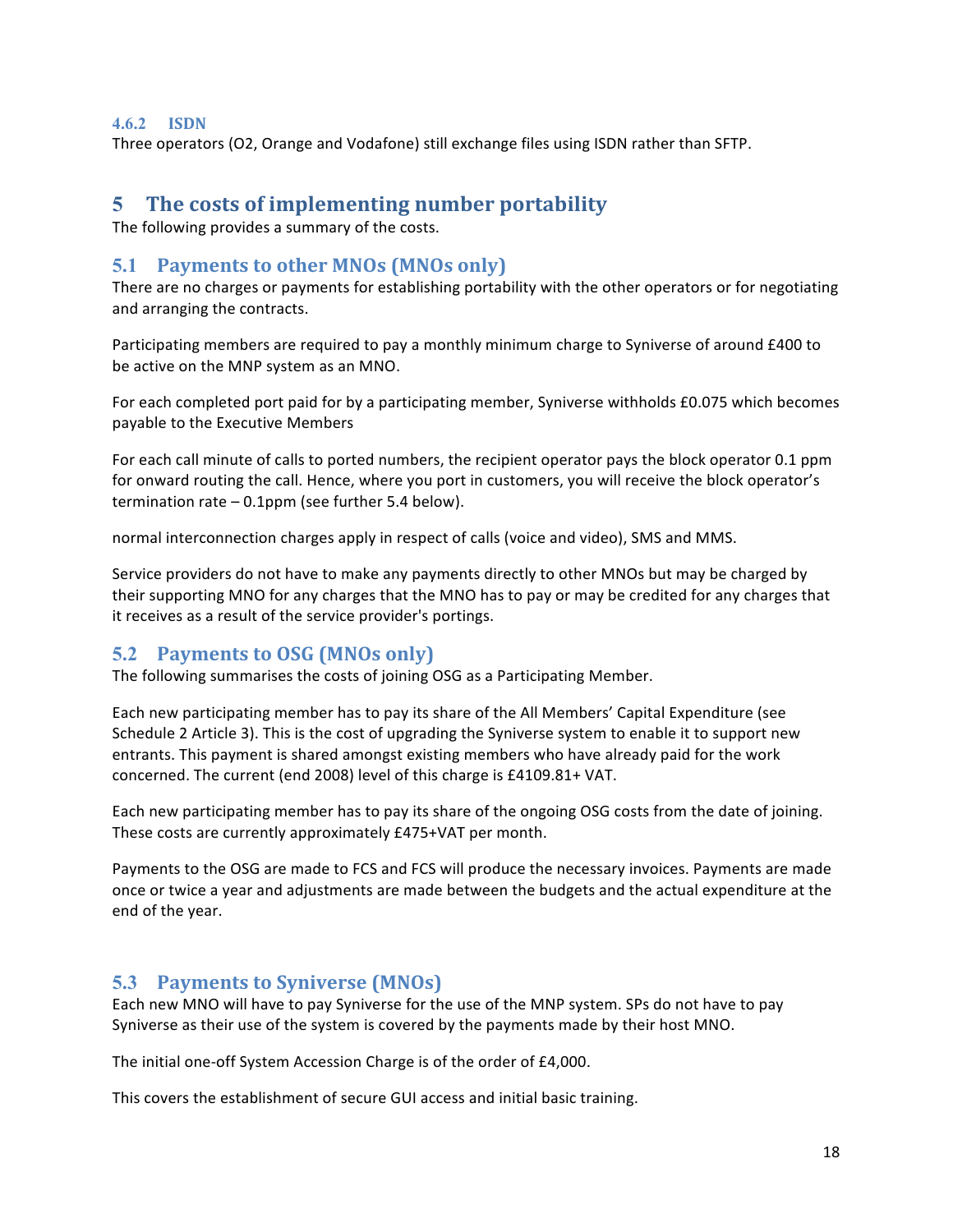In establishing the connectivity with Syniverse MNOs may obtain testing and consultancy services from Syniverse at an additional charge to be agreed with Syniverse.

Once porting has commenced, the MNO is charged £0.25 per port subject to a minimum of £400 per month. 

#### **5.4 Interconnection charges**

At the interconnection level, the call termination charge paid to the recipient operator remains the call termination charge applicable to the number block rather than the call termination charge of the recipient operator.

#### **5.5 Retail charges**

At the retail level the cost of calling a ported number remains the tariff applicable to the number block rather than the normal tariff for calling the recipient operator.

#### **5.6 Payments**

The following diagram provides a summary of the different payments and how they are made.



Figure 3: Overview of payments

#### **6 On-going involvement**

New entrants may wish to participate actively in the on-going activities related to number portability.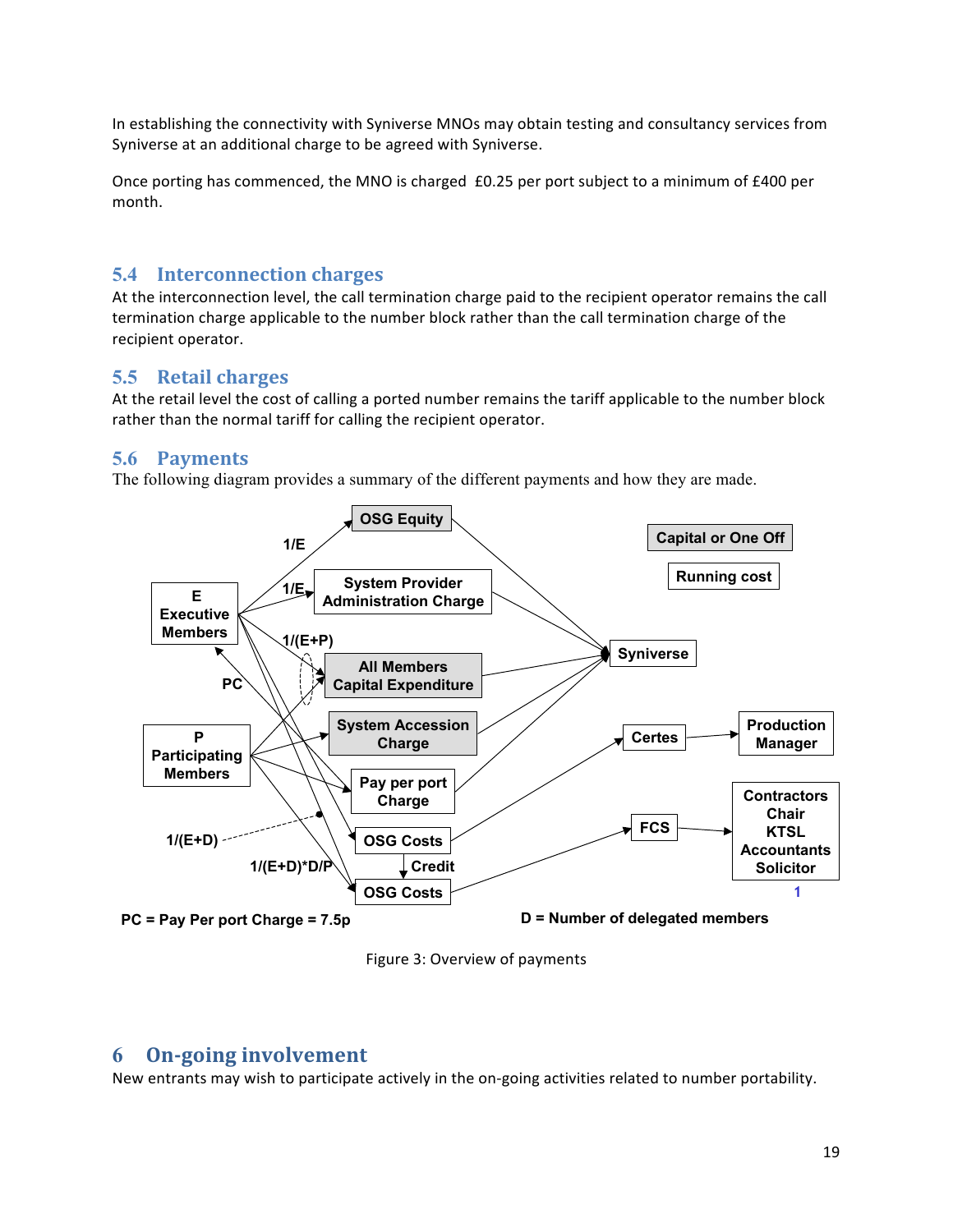## **6.1 OSG PMWG**

Participating Members are represented at meetings of the Administrative Committee by delegates, who represent the agreed view of Participating Members and vote on their behalf. Joining the OSG entitles a Participating Member to join the Participating Members Working Group (PMWG). This group holds monthly phone conferences among Participating Members in order that they can agree their feedback on agenda items and instruct their chosen Delegated Members.

New members should ask to be added to the email exploder for the PMWG.

#### **6.2 ORG**

Membership of the ORG is open to SPs and MNOs. For MNOs, membership is obtained automatically with OSG membership. For SPs membership is obtained through application to the MNP Production Manager.

This group is made up of individuals that carry out porting activities on behalf of the customer. The monthly meetings serve as a place to raise any operational issues that may arise. Where issues arise in the ORG that are unable to be resolved, the OSG AC may be asked to intervene.

New members should ask to be added to the email exploder for the ORG.

## **6.3 OTG**

Membership of the OTG is open to MNOs and is automatically obtained with membership to the OSG.

This group is responsible for ensuring the technical platforms that support the porting process are in order. Currently there are no major the issues the OTG are working on.

New members should ask to be added to the email exploder for the OTG.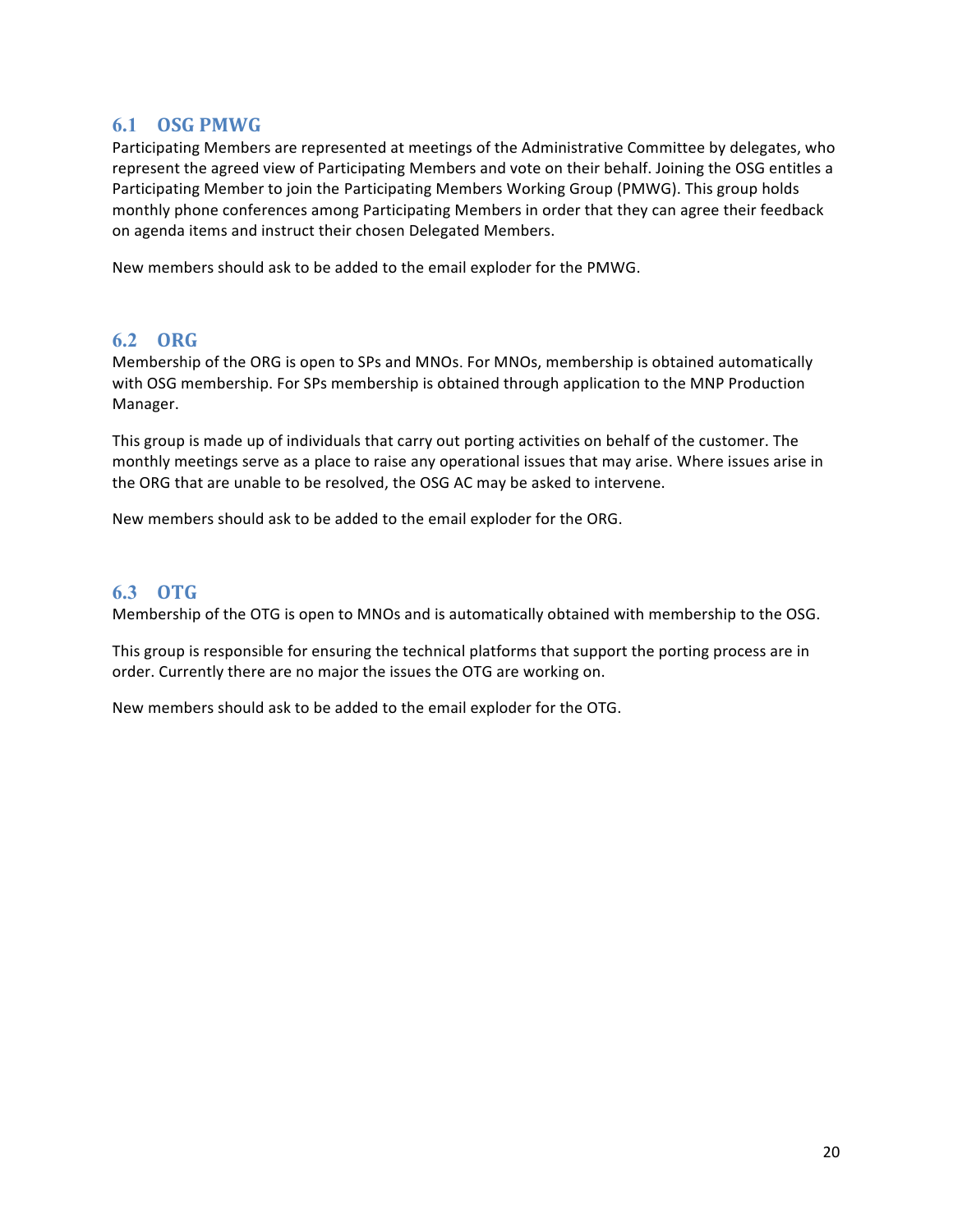# Annex A: Emergency access requirements

The requirements for access to the emergency services are contained in GC 4 on Emergency Call Numbers as follows:

- *4.1 The Communications Provider shall ensure that any End-User can access Emergency Organisations by using the emergency call numbers "112" and "999 or 112" at no charge and, in the case of a Pay Telephone, without having to use coins or cards.*
- *4.2 The Communications Provider shall, to the extent technically feasible, make Caller Location Information for all calls to the emergency call numbers "112" and "999 or 112" available to the Emergency Organisations handling those calls.*
- *4.3 For the purposes of this Condition,* 
	- (a) "Caller Location Information" means any data or information processed in an Electronic *Communications Network indicating the geographic position of the terminal equipment of a person initiating a call;*

In the VoIP Statement dated 5 Dec 2007, Ofcom gives its views on location information as follows:

- 5.39 Regarding the requirement, to the extent technically feasible, to make caller location information for all calls to 999 / 112 available to the emergency organisations handling those calls, at present Ofcom considers the technically feasible solution is for the VoIP providers concerned to provide the registered address of their VoIP customers to the ESDB, accompanied by a VoIP flag to alert the emergency call handling operator to ask the caller to confirm their location.
- 5.40 Where a VoIP service is mainly used in a nomadic way or is **mobile and it would be unhelpful** for the emergency services call handler to have the registered address because the caller is unlikely to be there, we consider the test of "to the extent technically feasible" may be met by providing a VoIP flag only for all 999 / 112 calls. That would alert the emergency call handling operator to ask the caller for their location. An example would be a mobile business VoIP service used at separate premises from the company's registered address / PBX.
- 5.41 We must stress that the solutions in 5.29 and 5.30 are drafted in the current environment and we expect the meaning of "technically feasible" to change as technology progresses. We strongly encourage and expect industry to strive to agree and implement a standardised solution for providing automatic caller location information and CLI for type 2 and type 4 VoIP services, for example in the context of the NICC's work.
- 5.42 We will continue to monitor technical progress. We expect to conduct a formal review in early 2009 with a view identifying new "technically feasible" standards and setting a deadline for meeting them.
- 5.43 Ofcom considers "technically feasible" may include costs to the extent that the caller location information solution must be feasible, or reasonable. In considering what is reasonable, Ofcom will place particular weight on the importance of providing 999 / 112 access for public safety.

Thus according to 5.40, the requirement is satisfied for mobile services by the provision of a VoIP flag.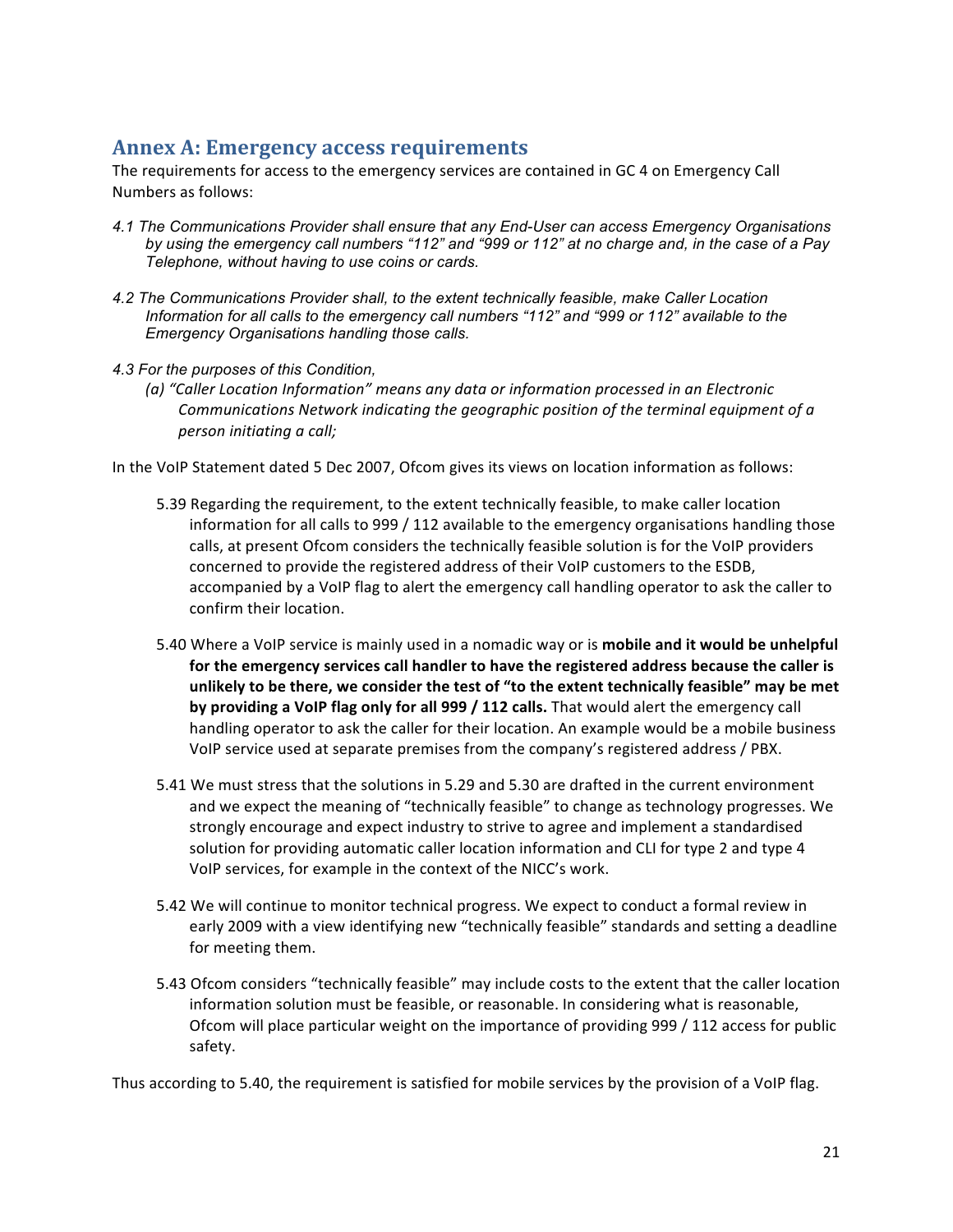# **Annex B: The OSG**

#### **OSG**

The OSG funds the MNP Production Manager through an arrangement with the FCS.

Alex McKillop is the MNP Production Manager and is employed 12 days a month through an arrangement with the Executive Members and the FCS.

Contact: Tel: 07976 894 504; alex.mckillop@mnp.clara.co.uk

## **Federation of Communication Services (FCS)**

The FCS provides banking and secretariat services to the OSG. This includes receiving OSG annual membership fees and making payments on behalf of the OSG.

#### **Contacts:**

| <b>Name</b>          | Position           | Mobile       | Fixed         | Email               |
|----------------------|--------------------|--------------|---------------|---------------------|
| Jacqui Brookes       | CEO                | 07850 208884 | 020 8249 6363 | jbrookes@fcs.org.uk |
| Michael Eagle        | General<br>Manager | 07841 370332 | 020 8249 6390 | michael@fcs.org.uk  |
| Christine<br>Warwick | Administrator      |              | 020 8249 6363 | CWarwick@fcs.org.uk |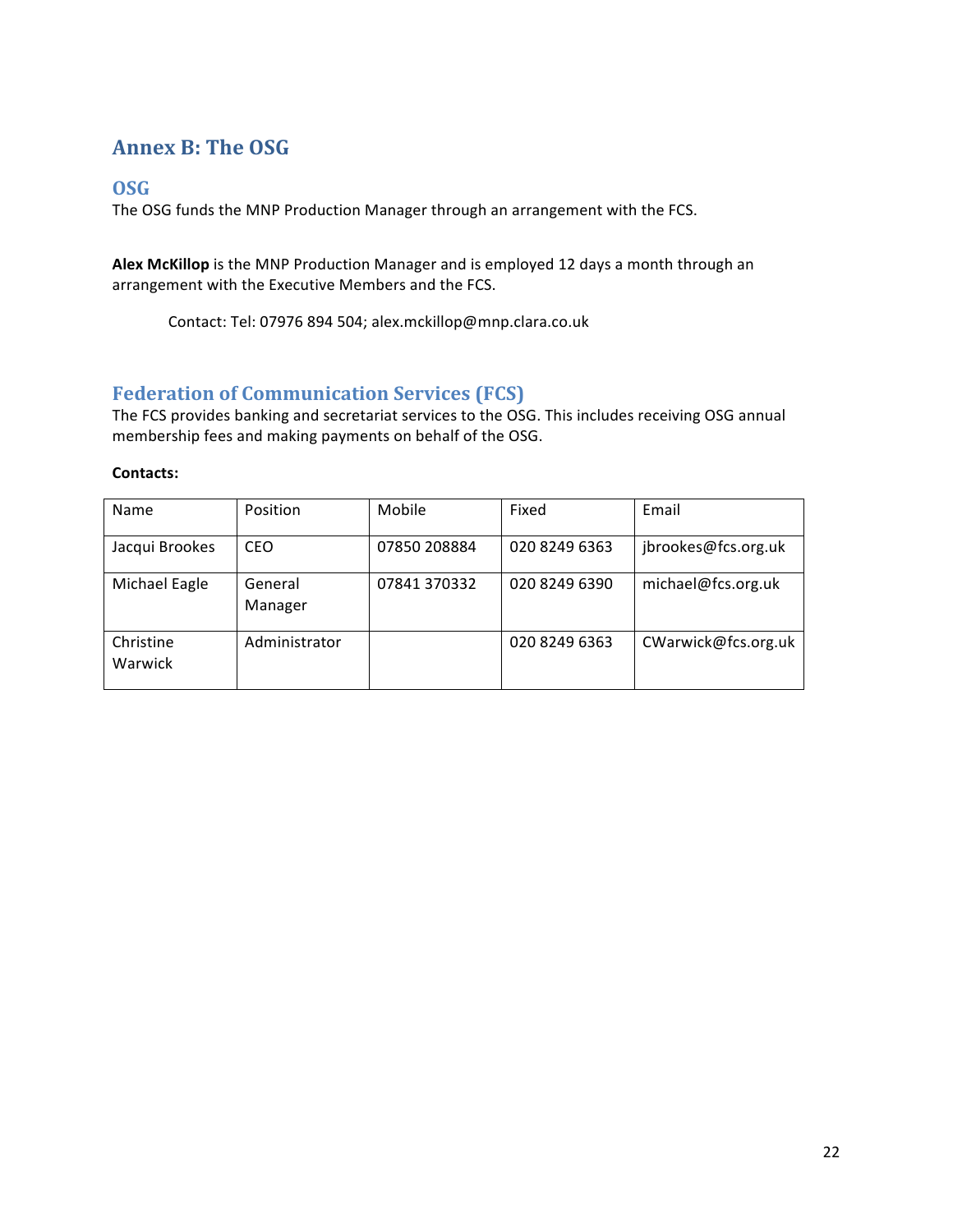# Annex C: Contact points for contracts with other MNOs

| lan Hayhoe           | O2 (UK) Limited, 260 Bath Road,<br>Slough, Berkshire SL1 4DX                                 | $ian.$ hayhoe $@$ o2.com   |
|----------------------|----------------------------------------------------------------------------------------------|----------------------------|
| Gulistan<br>Moledina | Everything Everywhere, Hatfield<br>Business Park, Hertfordshire, AL10<br>9BW                 | gulistan.moledina@ee.co.uk |
| Justin<br>Hornby     | Vodafone Ltd<br>The Courtyard<br>2-4 London Road<br>Newbury<br>Berkshire RG14 1JX            | justin.hornby@vodafone.com |
| <b>Kushal Sareen</b> | Hutchison 3G UK Limited, Star House,<br>20 Grenfell Road, Maidenhead, SI6<br>1FH             | Kushal.sareen@three.co.uk  |
| Shaun Moon           | PPGA<br>Newcastle Central TEL EXCH<br>Carliol Square<br>Newcastle Upon Tyne<br><b>NF11BB</b> | Shaun.moon@bt.com          |
| Mark Hay             | Hay Systems Ltd<br>Watermark, Alba Campus, Livingston,<br><b>FH54 7FG</b>                    | Mark.hay@haysystems.com    |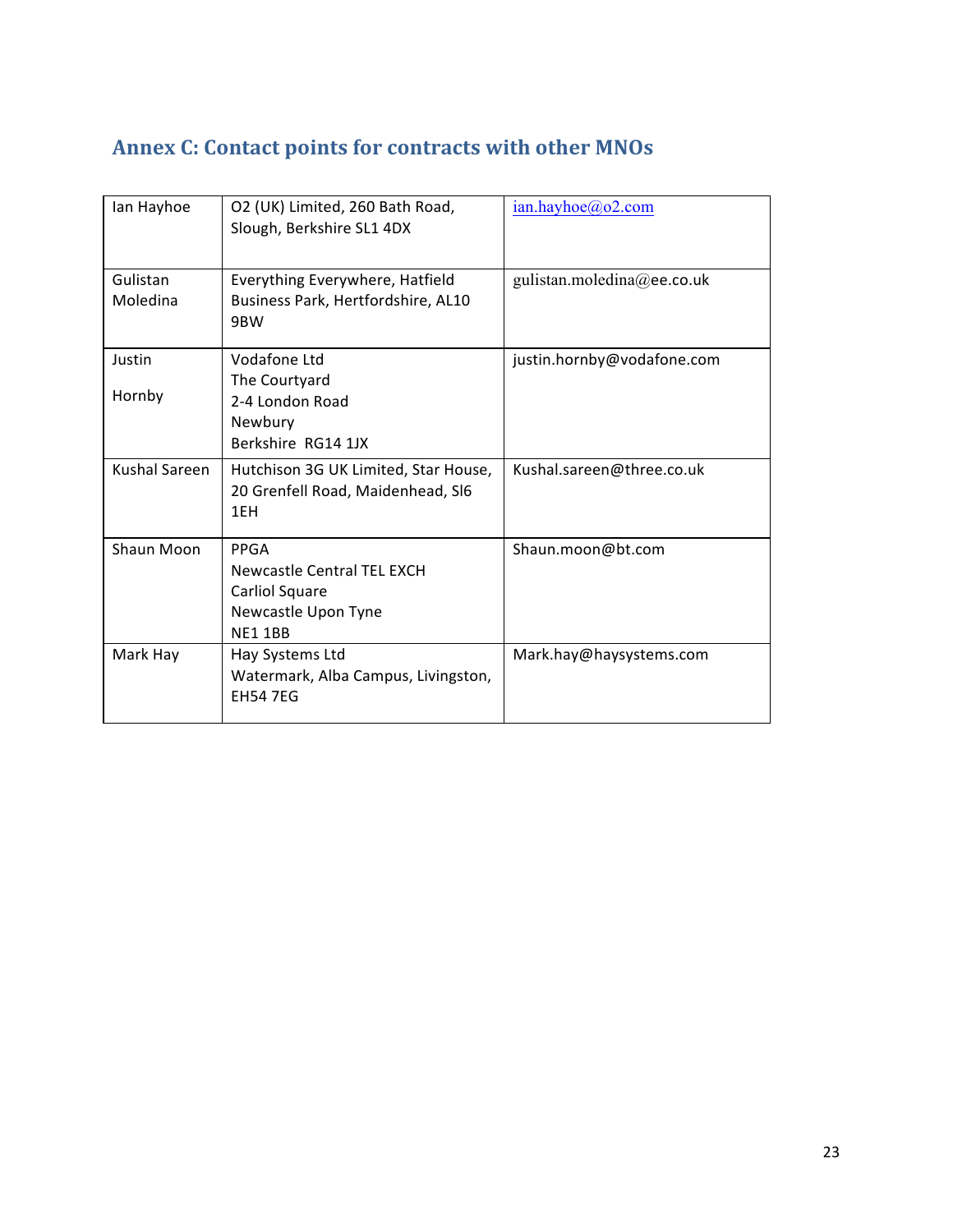# **Annex D: OSG Application Form**

# **Mobile Number Portability Operator Steering Group**

# **Application for Membership**

| Class of Membership applied for                                       |  |
|-----------------------------------------------------------------------|--|
| (Participating or Executive):                                         |  |
| Trading name if different from                                        |  |
| company name:                                                         |  |
| Company Name:                                                         |  |
| Company registration number:                                          |  |
| Contact name:                                                         |  |
| Contact address:                                                      |  |
| Contact telephone:                                                    |  |
| Contact email:                                                        |  |
| Name under which number<br>allocations have been granted by<br>Ofcom: |  |
| Number blocks allocated by<br>Ofcom for Mobile Services:              |  |

A copy of the Ofcom numbering allocations letter and statement should be attached. The Ofcom contact is Carol Baker on 0207 783 4188.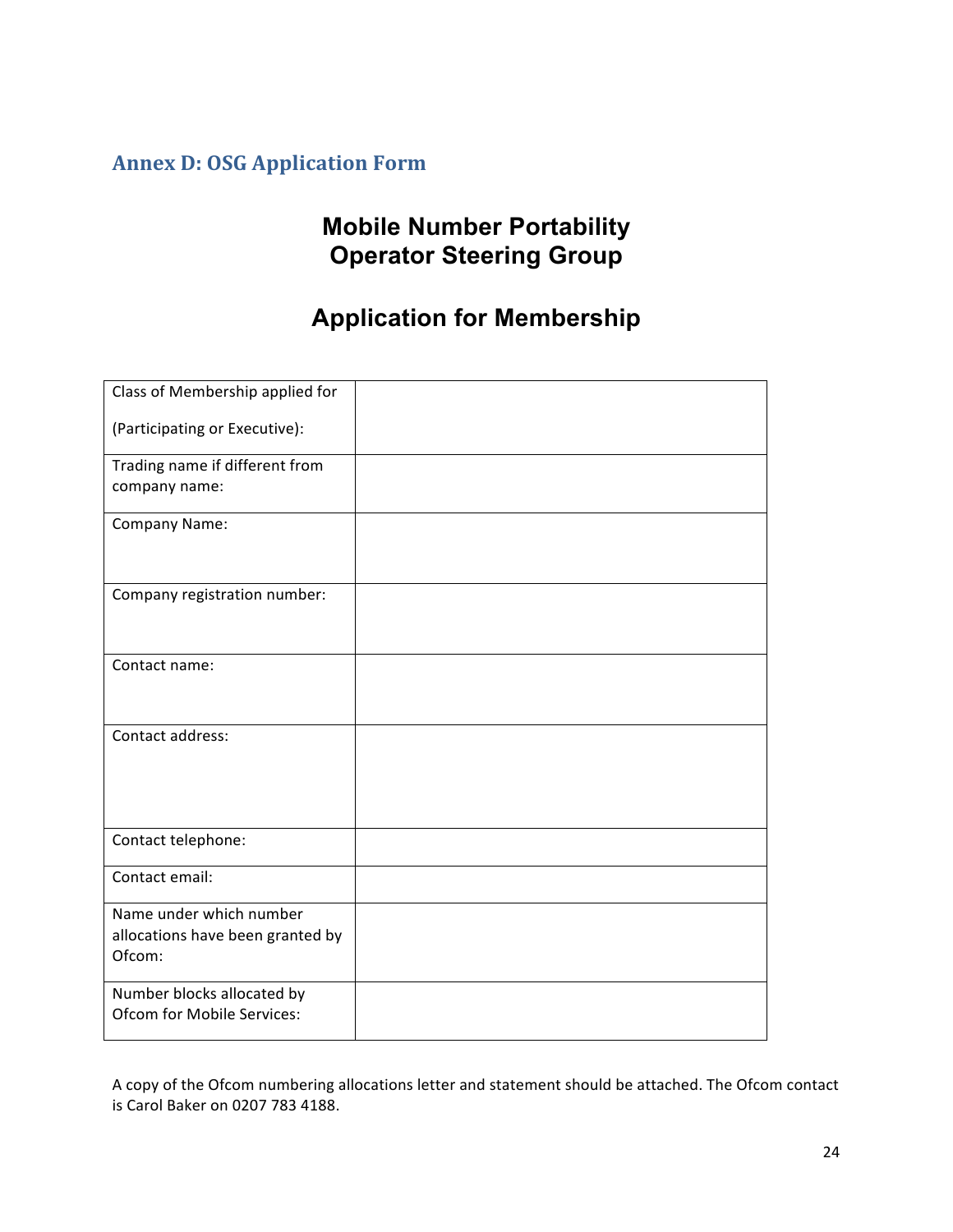I confirm that the company above, of which I am an authorised officer, offers or plans to offer Mobile Communications Services as defined in General Condition 18 and that those subscribers who are or will be able to make out-going calls are or will be able to access Emergency Organisations by dialling 999 and 112 and that in accordance with GC4 and Ofcom's guidance if VoIP is used a "flag" will be provided to indicate that the caller should be asked for their location.

| Date: | Signature: |
|-------|------------|
|       |            |
|       |            |
|       |            |
|       |            |
|       |            |
|       |            |
|       |            |
|       |            |
|       |            |
|       |            |
|       |            |

I understand that if any of the information about my company provided above or the Additional Information below is subsequently found to be incorrect or misleading then the company's membership may be terminated, the ability to port numbers cancelled and all membership fees forfeited.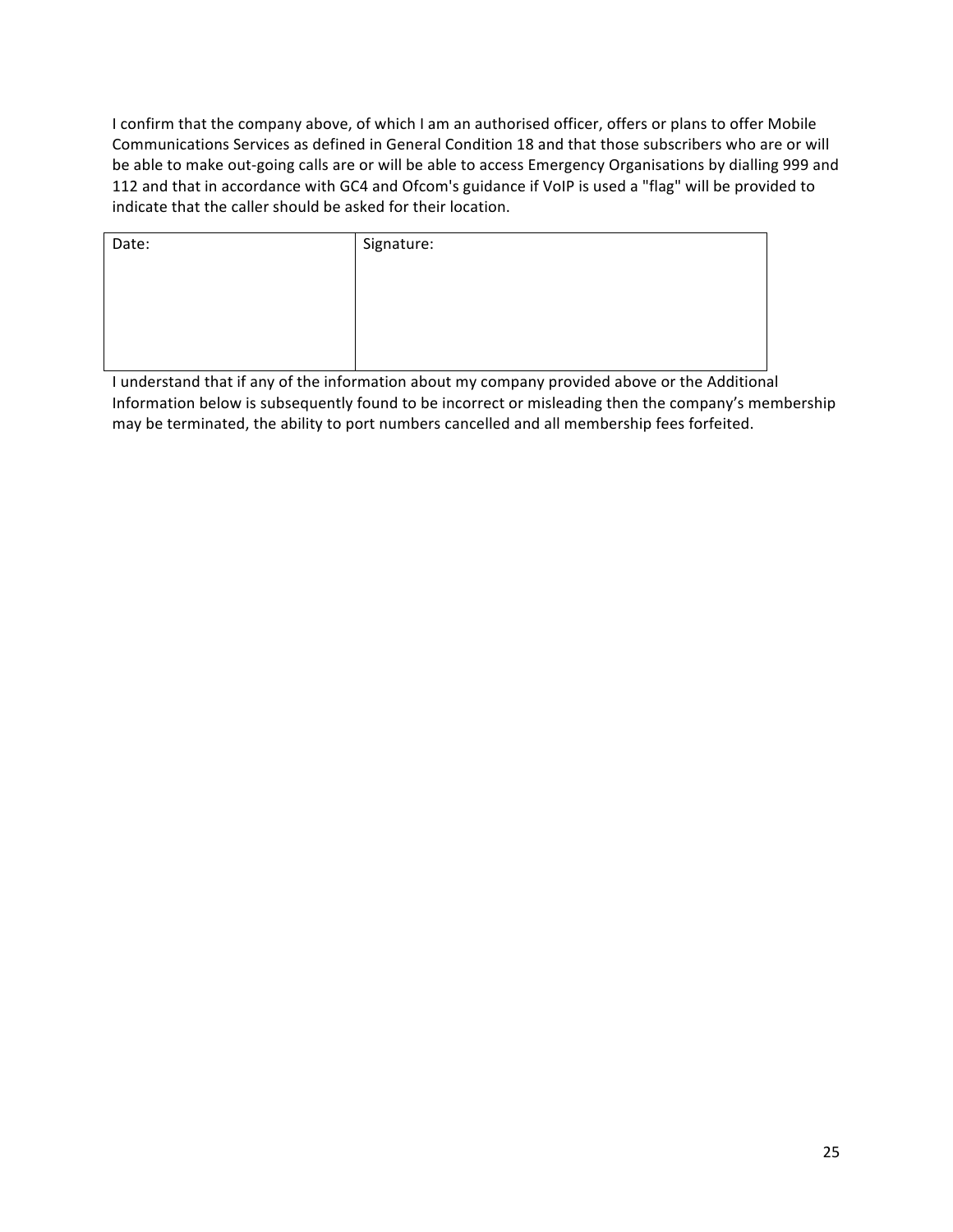# **Additional Information**

Please answer the following questions:

Are you already providing mobile services using the number block(s) allocated to you by Ofcom?

If you are already providing mobile services, are you providing access to Emergency Organisations by dialling 999 and 112?

If you are already providing access to Emergency Organisations, please provide information on how the calls are routed and how they reach the emergency services? Please use a diagram if you wish.

(A sample answer is: "Our switch has a direct interconnection to the BT transit switch at XXXX, emergency calls are routed over this link to BT and BT delivers them to its Emergency Call Centre.)

If you are not already providing access to Emergency Organisations, please provide information on your plans for how the calls will be routed and how they will reach the emergency services? Please use a diagram if you wish.

What location information for these calls do you provide or plan to provide to emergency centres? (If you use VoIP Ofcom's current guidance is to provide a "flag" to indicate that the caller should be asked for their location<sup>4</sup>.)

How do you propose to interconnect to other mobile networks to receive calls to numbers that are ported to your network and to onward route calls to numbers that are ported from your network to other networks?

 <sup>4</sup> See Ofcom Statement of 5 Dec 2007 section 5.40.